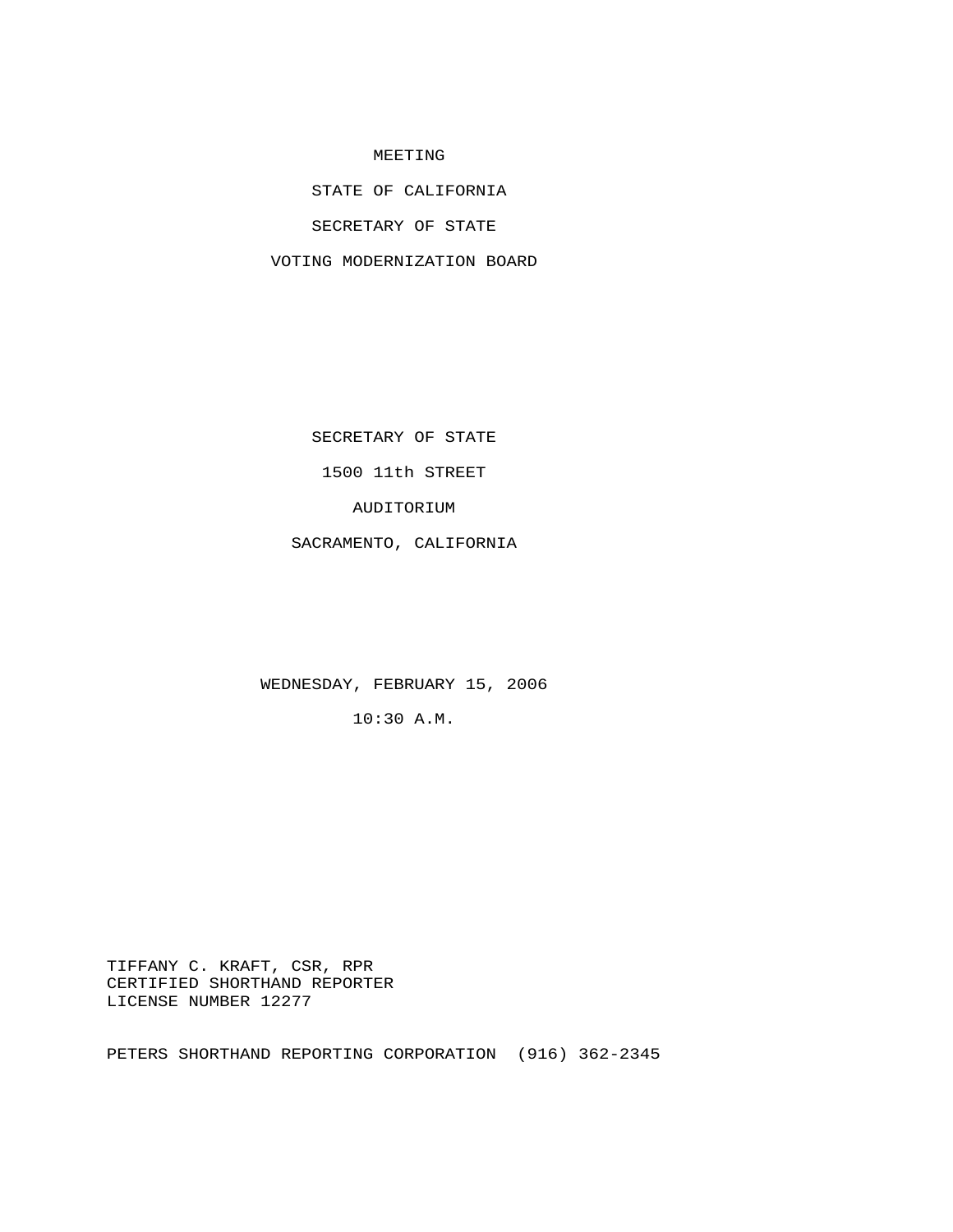## APPEARANCES

## PANEL MEMBERS

Mr. John A. Pérez, Chairperson, via telephone

Mr. Stephen Kaufman, Acting Chairperson

Mr. Michael Bustamante

Mr. Tal Finney

Mr. Carl Guardino, via telephone

## STAFF

Mr. Michael Kanotz, Staff Counsel

 Ms. Susan Lapsley, Office of Voting Systems Technical Assessment

Ms. Jana Lean, Staff Consultant

Ms. Katherine Montgomery, Executive Assistant

ALSO PRESENT

Ms. Billie Alvarez, Santa Barbara County

Mr. Philip Chantri, Santa Clara County

Ms. Kathleen Moran, Colusa County

PETERS SHORTHAND REPORTING CORPORATION (916) 362-2345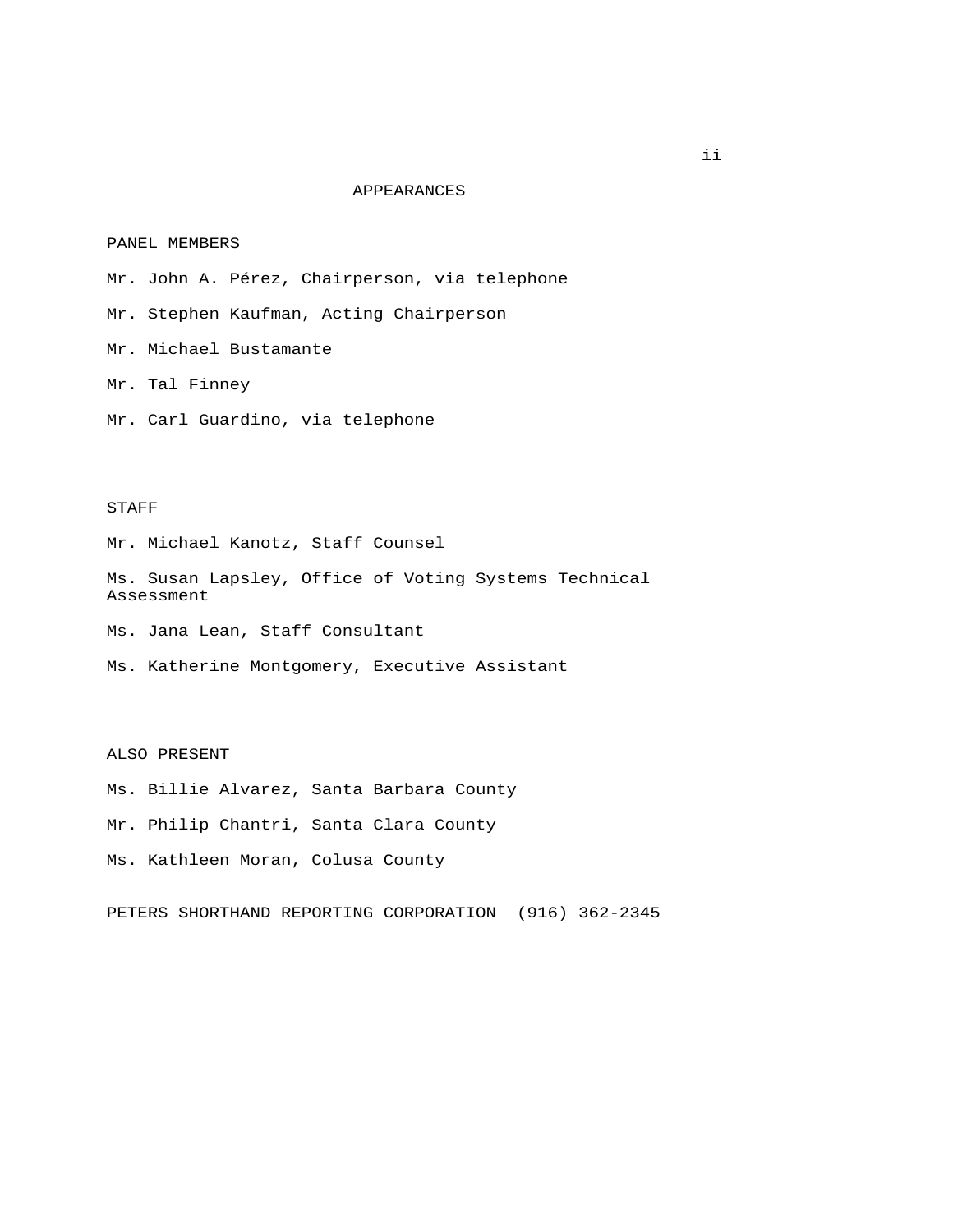INDEX

|  | I. Call to Order                                                                                                                                                                | 1            |
|--|---------------------------------------------------------------------------------------------------------------------------------------------------------------------------------|--------------|
|  | II. Roll Call and Declaration of Ouorum                                                                                                                                         | 1            |
|  | III. Public Comment                                                                                                                                                             |              |
|  | IV. Adoption of January 18, 2006 Actions & Meeting<br>Minutes                                                                                                                   | $\mathbf{1}$ |
|  | V. Project Documentation Package Review and<br>Funding Award Approval: Receive staff<br>report for approval of funding awards.<br>(A) Colusa County<br>(B) Santa Barbara County | 2<br>7       |
|  | VI. Staff Report on Related Issues: Receive staff<br>report on the following issues:<br>(A) Report on County Quarterly Status                                                   | 14           |
|  | VII. Other Business                                                                                                                                                             | 27           |
|  | VIII. Adjournment                                                                                                                                                               | 31           |
|  | IX. Reporter's Certificate                                                                                                                                                      | 32           |
|  |                                                                                                                                                                                 |              |

PETERS SHORTHAND REPORTING CORPORATION (916) 362-2345

iii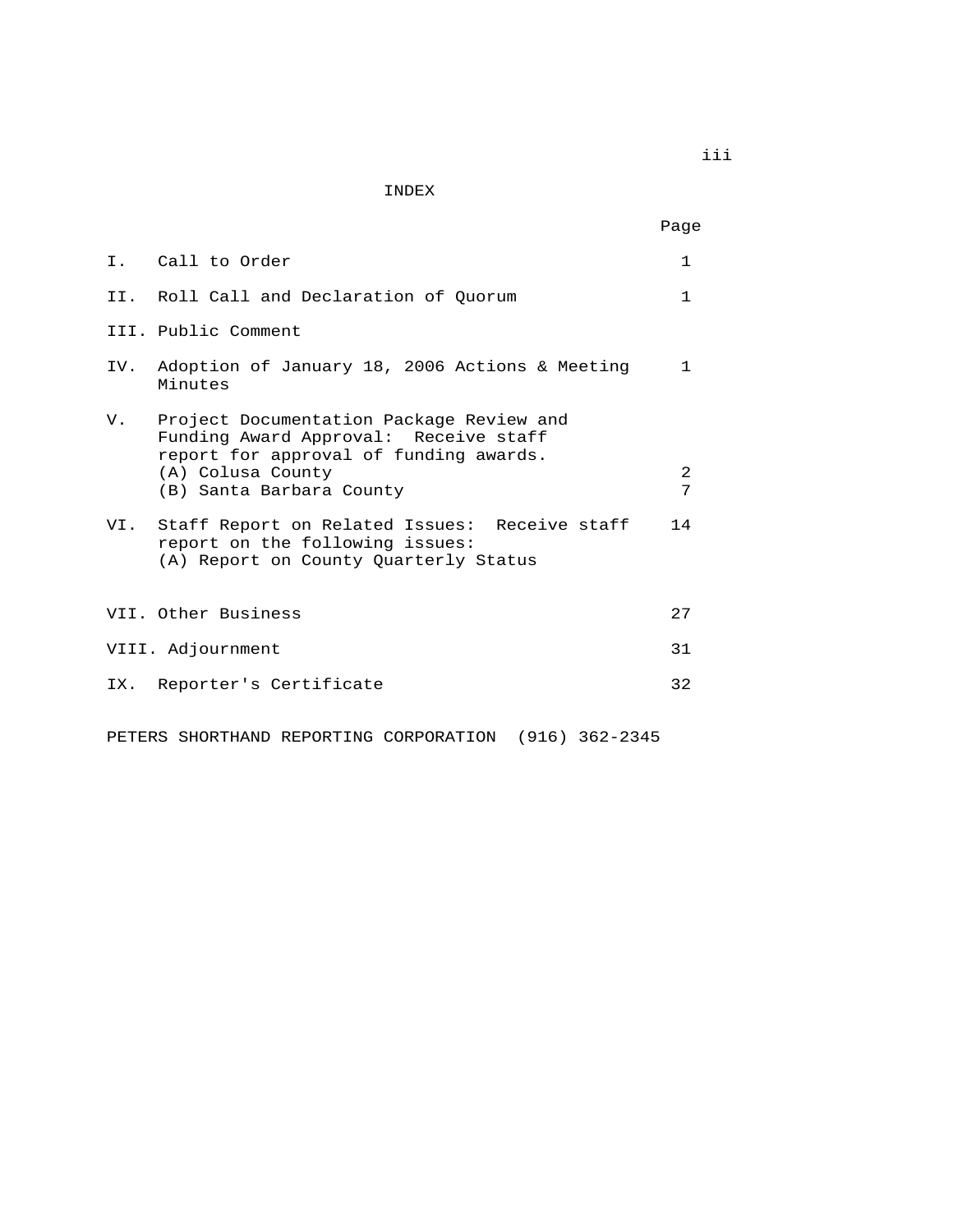| 1  | PROCEEDINGS                                                |
|----|------------------------------------------------------------|
| 2  | ACTING CHAIRPERSON KAUFMAN: Okay. Well, it                 |
| 3  | sounds as if we have a quorum, unless Carl is throwing his |
| 4  | voice and imitating Michael as well.                       |
| 5  | So, Kathleen, do you want to take roll?                    |
| 6  | EXECUTIVE ASSISTANT MONTGOMERY: John Pérez?                |
| 7  | Stephen Kaufman?                                           |
| 8  | ACTING CHAIRPERSON KAUFMAN: Here.                          |
| 9  | EXECUTIVE ASSISTANT MONTGOMERY: Mike Bustamante?           |
| 10 | BOARD MEMBER BUSTAMANTE: Here.                             |
| 11 | EXECUTIVE ASSISTANT MONTGOMERY: Tal Finney?                |
| 12 | Carl Guardino?                                             |
| 13 | BOARD MEMBER GUARDINO: Here. Present.                      |
| 14 | ACTING CHAIRPERSON KAUFMAN: Okay. We have a                |
| 15 | quorum, some in voice only. So why don't we begin.         |
| 16 | Do we have any public comment? I haven't                   |
| 17 | received any cards.                                        |
| 18 | STAFF CONSULTANT LEAN: No, sir.                            |
| 19 | ACTING CHAIRPERSON KAUFMAN: Then let's get to              |
| 20 | Item 4 on the agenda, which is the adoption of the January |
| 21 | 18, 2006, action and meeting minutes. Do I have motion     |
| 22 | from either of the gentlemen on the phone to approve the   |
| 23 | minutes?                                                   |
| 24 | BOARD MEMBER BUSTAMANTE:<br>I'll move.                     |
| 25 | ACTING CHAIRPERSON KAUFMAN: Michael Bustamante             |
|    |                                                            |

PETERS SHORTHAND REPORTING CORPORATION (916) 362-2345

 $\mathbf{1}$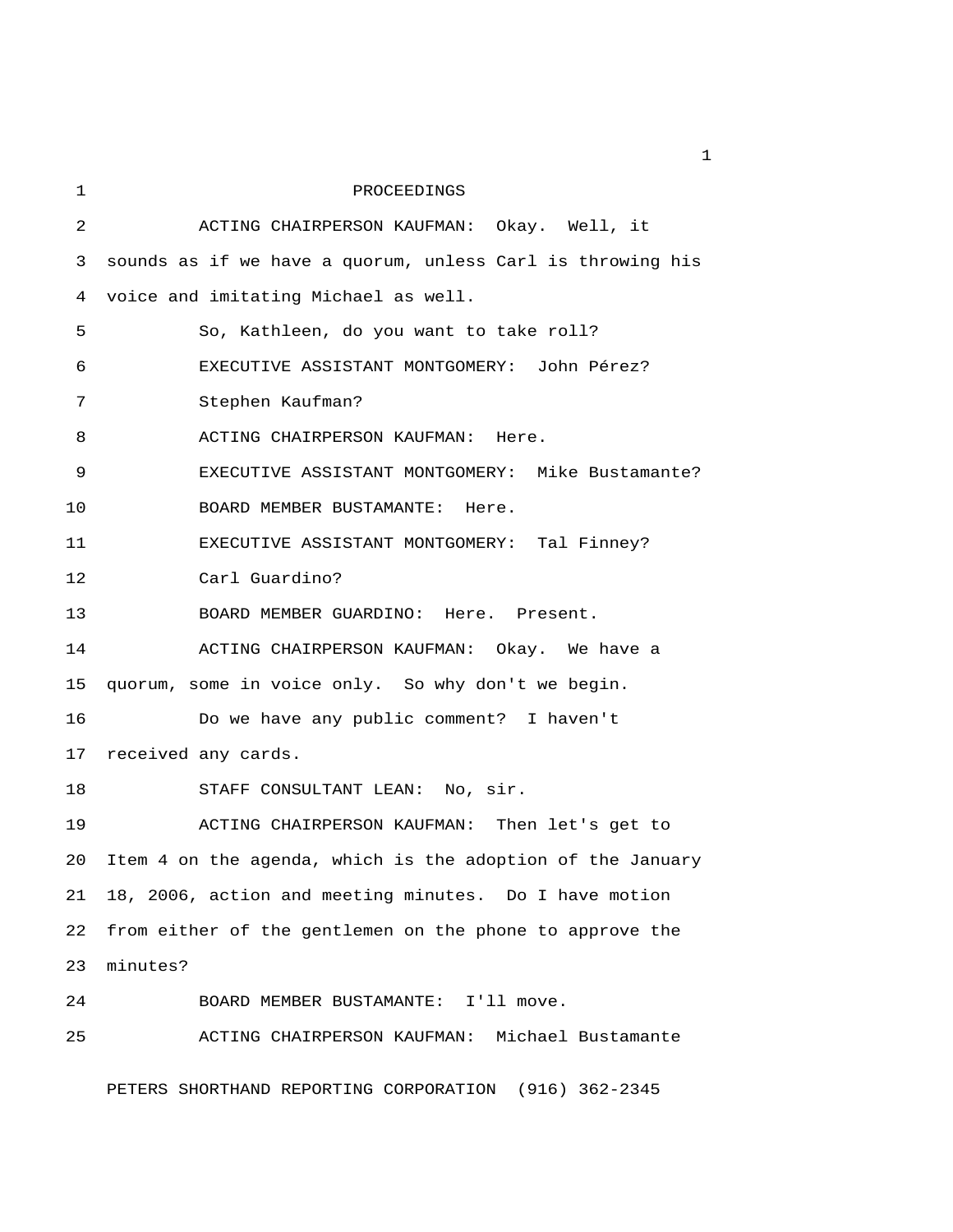1 moves.

 2 Carl, do you second? 3 BOARD MEMBER GUARDINO: Yeah. 4 ACTING CHAIRPERSON KAUFMAN: We have a second. 5 All in favor of approving the minutes say aye. 6 (Ayes) 7 ACTING CHAIRPERSON KAUFMAN: Unanimous vote on 8 that. That was easy. Okay. 9 Let's go to the Item 5, which is the project 10 documentation package review and funding award approvals. 11 And we have two counties that are before us this morning, 12 Colusa County and Santa Barbara County. 13 Jana, you want to begin by providing the staff 14 report on Colusa County? 15 STAFF CONSULTANT LEAN: Colusa County is moving 16 forward with the Phase 1 Project Documentation Plan. 17 Staff recommends funding award of \$92,625. They're 18 purchasing the ES&S Model 100 precinct ballot scanners, 20 19 units. Colusa County has secured the Phase 1 voting 20 system equipment, and this equipment was implemented 21 completely during the November 2005 special election. 22 Phase 1 voting system was implemented, and the county 23 anticipates implementing their Phase 2 voting equipment, 24 the AutoMARK Voter Assist Terminals, during the June 6, 25 2006, primary election. The accessible voter verified

PETERS SHORTHAND REPORTING CORPORATION (916) 362-2345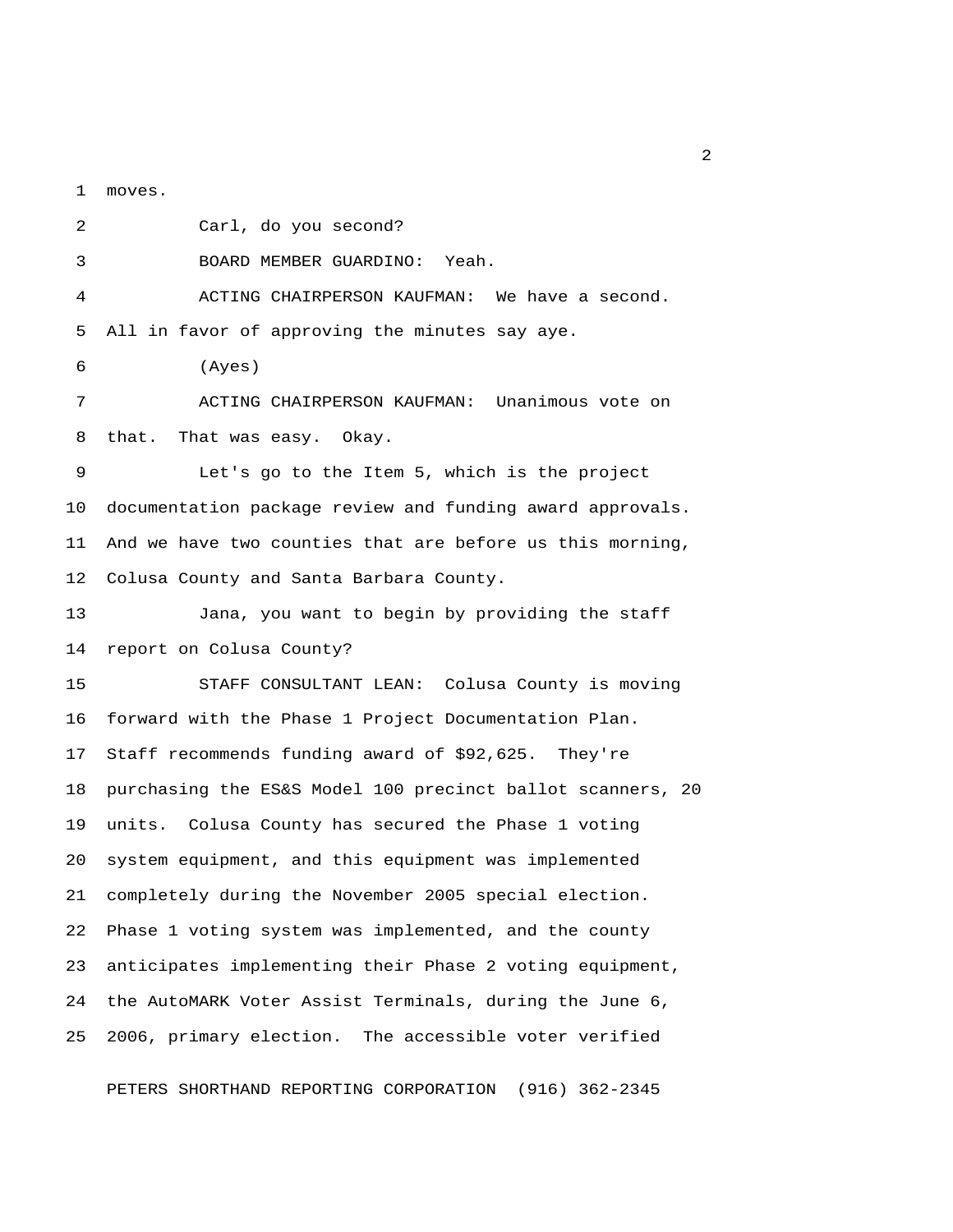1 paper audit trail requirement does not apply to Colusa 2 County Phase 1 Project Documentation Plan, as the system 3 is a paper-based optical scan system.

 4 Colusa County Phase 1 Project Documentation Plan 5 meets the requirements for completeness. The ES&S model 6 100 optical scan units being used by Colusa County are 7 certified for use in California. During the October 2003 8 recall election, Colusa County entered into a contract to 9 rent ES&S central count optical scan voting equipment to 10 take the place of their Datavote punch card voting system 11 to assist with reducing the cost due to the extraordinary 12 number of candidates on the ballot and recall election. 13 The optical scan voting equipment was well received by 14 their voters, and as such, the County rented the central 15 count optical scan system again for the March 2004 and the 16 November 2004 elections.

17 Based upon the successful use of the optical scan 18 voting system, Colusa County entered into a contract with 19 ES&S to purchase 20 ES&S Model 100 precinct based optical 20 scan units, and these units were used for the first time 21 during the November 2005 special election.

22 Colusa County's Phase 1 project documentation 23 plan does not fully address the new state and federal 24 requirements for accessibility. However, the ES&S Model 25 100 does offer a voter verified ballot and alerts voters

PETERS SHORTHAND REPORTING CORPORATION (916) 362-2345

 $\overline{\mathbf{3}}$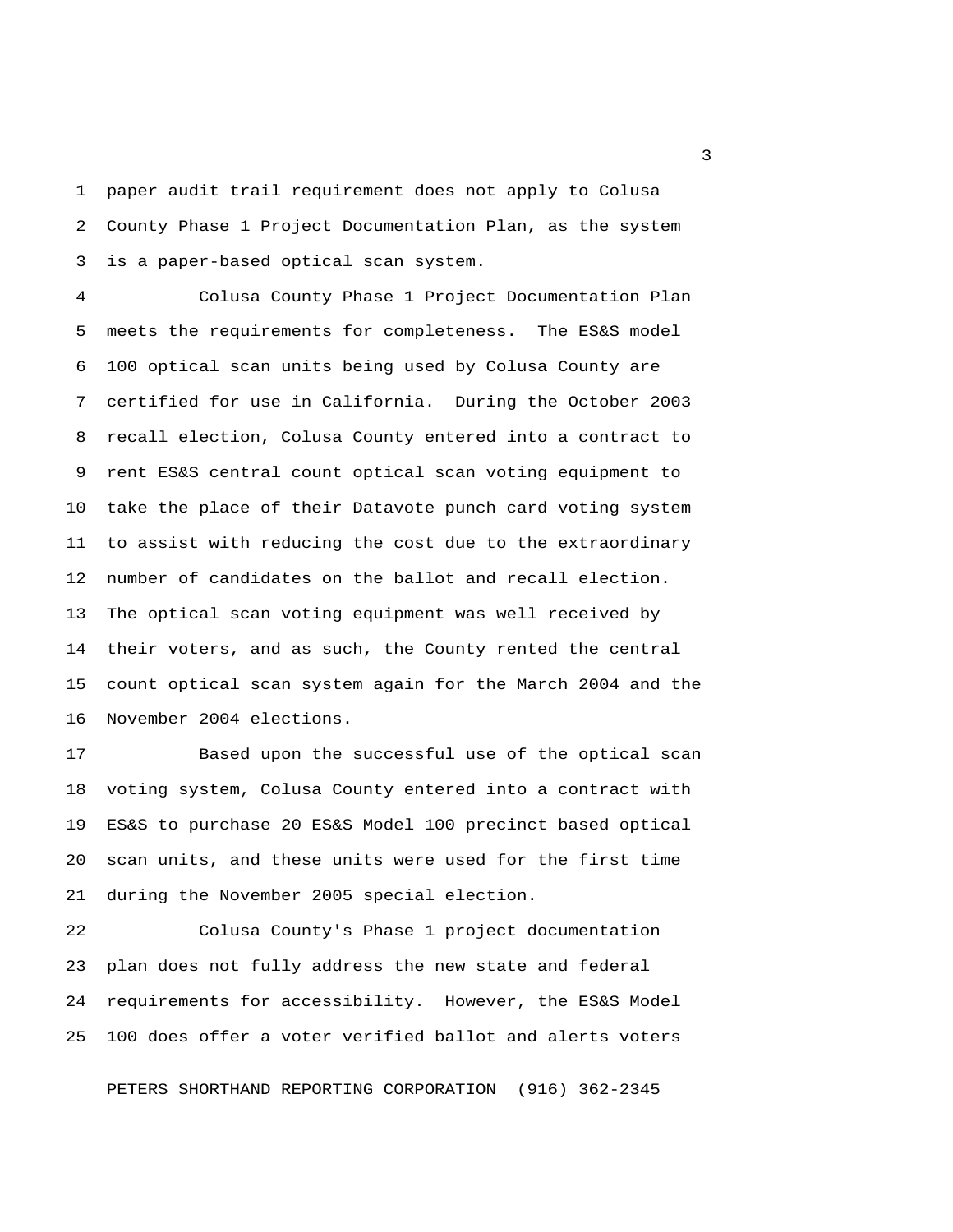1 if they've overvoted their ballot. To fully comply with 2 the state and federal law, Colusa County plans to 3 incorporate a Phase 2 into their overall plan and intends 4 to purchase one AutoMARK Voter Assist Terminal for each 5 location.

 6 Colusa County will only receive VMP payments once 7 they have submitted detailed invoices for their certified 8 voting equipment. Please note the staff proposed funding 9 award states upon allowable reimbursement of Proposition 10 41 for the voting equipment hardware and software only. 11 The election support services and ES&S voter registration 12 software licensing fees line items listed in Colusa 13 County's contract with ES&S would not be covered as 14 reimbursable claims under Proposition 41.

15 It is the staff recommendation that Colusa 16 County's Phase 1 Project Documentation Plan be approved 17 and funding award letter be issued in amount of \$92,625. 18 Any questions?

19 ACTING CHAIRPERSON KAUFMAN: Thanks, Jana. 20 Do either of you gentlemen have questions for 21 Jana?

22 BOARD MEMBER GUARDINO: I do not.

23 BOARD MEMBER BUSTAMANTE: Nor do I.

24 ACTING CHAIRPERSON KAUFMAN: Do we have a 25 representative from Colusa County here this morning?

PETERS SHORTHAND REPORTING CORPORATION (916) 362-2345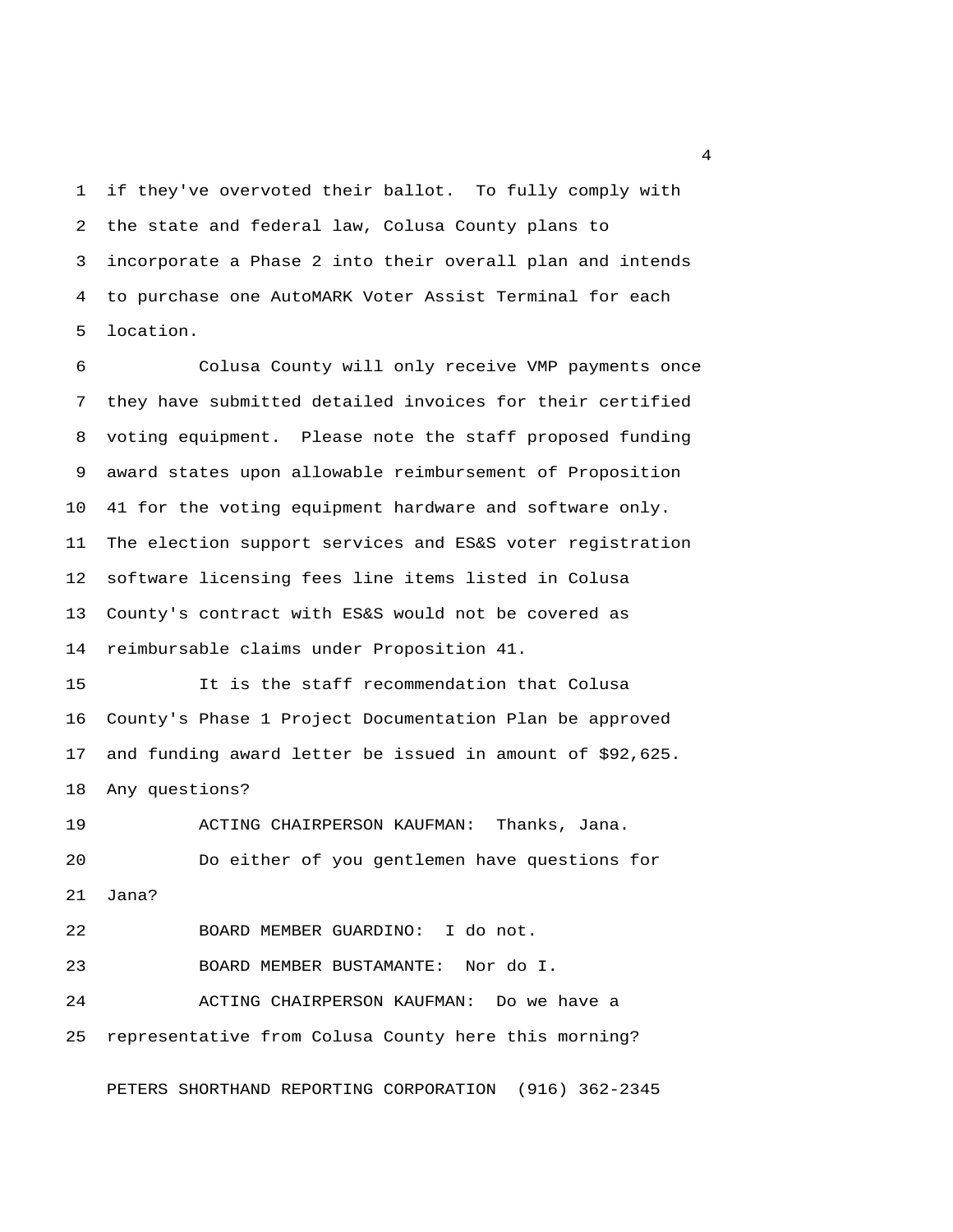1 MS. MORAN: Yes. I'm Kathleen Moran, and I'm 2 County Clerk and Registrar of Voters for Colusa County. 3 ACTING CHAIRPERSON KAUFMAN: Ms. Moran, do you 4 want to step up to the microphone -- or actually should we 5 have her come up here? If you wouldn't mind coming up to 6 the table so that my fellow Board members can hear what 7 you have to say. 8 MS. MORAN: Thank you. 9 I've read the staff recommendation, and it is 10 based on the application that we've presented. It's a 11 summary of that. And I'm in agreement with the 12 recommendation, and I'm hoping the project will be funded 13 as requested. 14 ACTING CHAIRPERSON KAUFMAN: Ms. Moran, have you 15 already entered negotiations for the purchase of the 16 AutoMARK? 17 MS. MORAN: Yes. 18 ACTING CHAIRPERSON KAUFMAN: Is there a contract 19 in place, or are you just awaiting certification or -- 20 MS. MORAN: No. We have an add-on sales 21 agreement to the -- this agreements for the Model 100. So 22 we have it negotiated and have a contract that is not 23 signed yet, but we do have it sitting there. 24 ACTING CHAIRPERSON KAUFMAN: Just so I understand 25 completely, and I know the same applies to Santa Barbara

PETERS SHORTHAND REPORTING CORPORATION (916) 362-2345

 $\sim$  5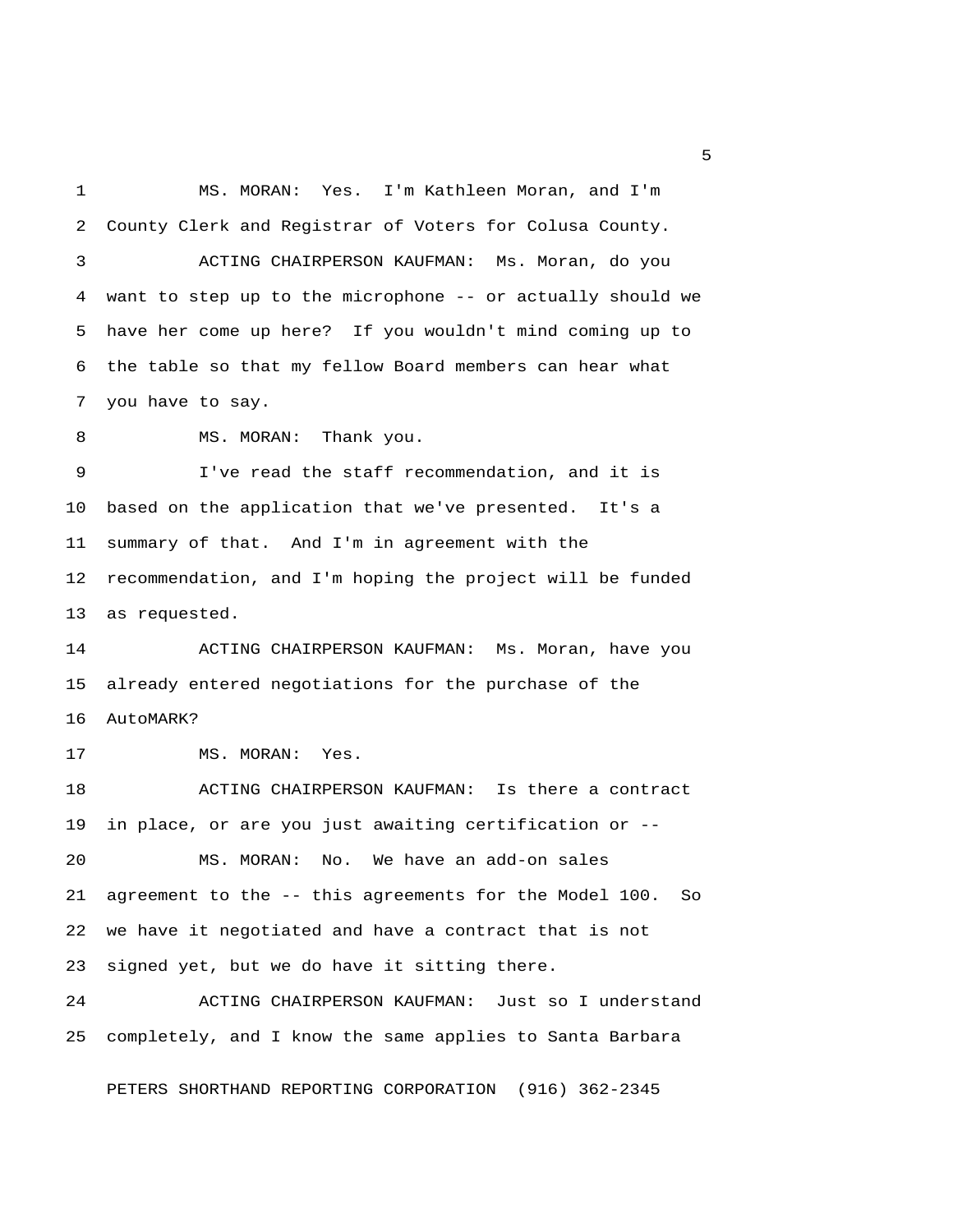1 County, but the AutoMARK system is a, for lack, it's kind 2 of a hybrid. There's a paper ballot that's generated, but 3 it's done through essentially a touch screen device. 4 MS. MORAN: It's simply a marking system. It's a 5 marking device that produces a paper ballot that's then 6 fed through the optical scan. 7 ACTING CHAIRPERSON KAUFMAN: Mr. Bustamante, 8 Mr. Guardino, do you have any questions for Mr. Moran? 9 BOARD MEMBER BUSTAMANTE: Yeah, I have one, and 10 it goes to Phase 2 and the issue of, you know, being able 11 to -- meeting the accessibility requirements. When does 12 the county intend on meeting those accessibility 13 requirements in Phase 2? 14 MS. MORAN: That requirement is intended to be in 15 place for the June primary. 16 BOARD MEMBER BUSTAMANTE: Oh, that soon? 17 MS. MORAN: Yes. 18 BOARD MEMBER BUSTAMANTE: Oh, I see. So you 19 intend to come back to us for the remaining allocation? 20 MS. MORAN: Yes, I do. 21 BOARD MEMBER BUSTAMANTE: I see. 22 MS. MORAN: Hopefully at the next meeting or 23 subsequent meeting. 24 BOARD MEMBER BUSTAMANTE: I see. Okay. No more 25 questions.

PETERS SHORTHAND REPORTING CORPORATION (916) 362-2345

 $6<sup>6</sup>$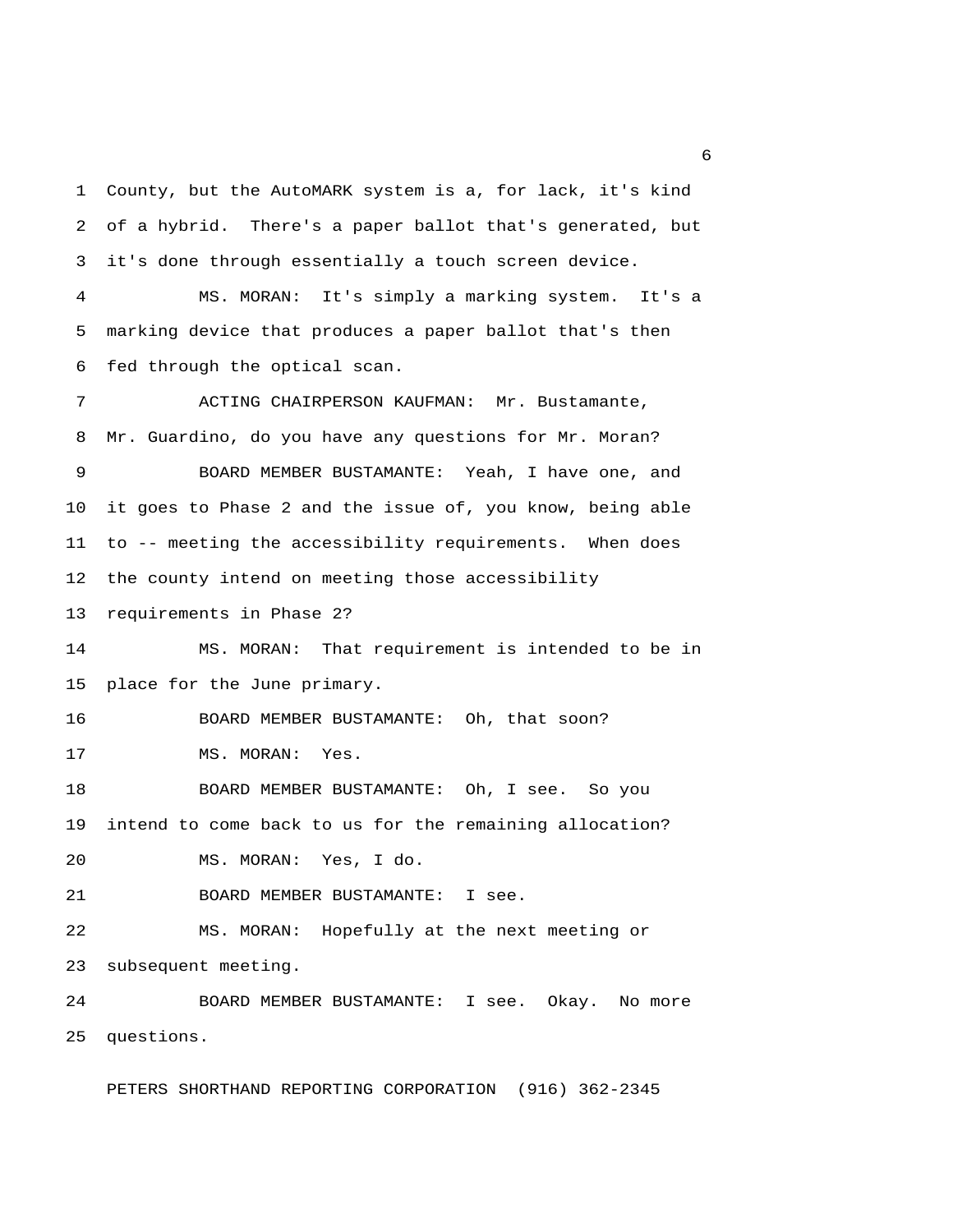1 ACTING CHAIRPERSON KAUFMAN: Mr. Guardino?

2 BOARD MEMBER GUARDINO: Nope.

 3 ACTING CHAIRPERSON KAUFMAN: Okay. Okay. Then 4 do we have a motion to approve the staff recommendation 5 for Colusa County's Phase 1 Project Documentation Plan in 6 the amount of \$92,625?

7 BOARD MEMBER BUSTAMANTE: Yeah, I so move.

8 BOARD MEMBER GUARDINO: I second that.

9 CHAIRPERSON PÉREZ: We have a motion by

10 Mr. Bustamante and a second by Mr. Guardino.

11 Roll.

12 EXECUTIVE ASSISTANT MONTGOMERY: Stephen Kaufman?

13 ACTING CHAIRPERSON KAUFMAN: Aye.

14 EXECUTIVE ASSISTANT MONTGOMERY: Mike Bustamante?

15 BOARD MEMBER BUSTAMANTE: Aye.

16 EXECUTIVE ASSISTANT MONTGOMERY: Carl Guardino?

17 BOARD MEMBER GUARDINO: Aye.

18 ACTING CHAIRPERSON KAUFMAN: Okay.

19 Congratulations to Colusa County.

20 MS. MORAN: Thank you very much.

21 ACTING CHAIRPERSON KAUFMAN: We'll look forward 22 to seeing you again sometime before June.

23 Let's go to Santa Barbara County.

24 STAFF CONSULTANT LEAN: Santa Barbara County is 25 moving forward with their Phase 2 Project Documentation

PETERS SHORTHAND REPORTING CORPORATION (916) 362-2345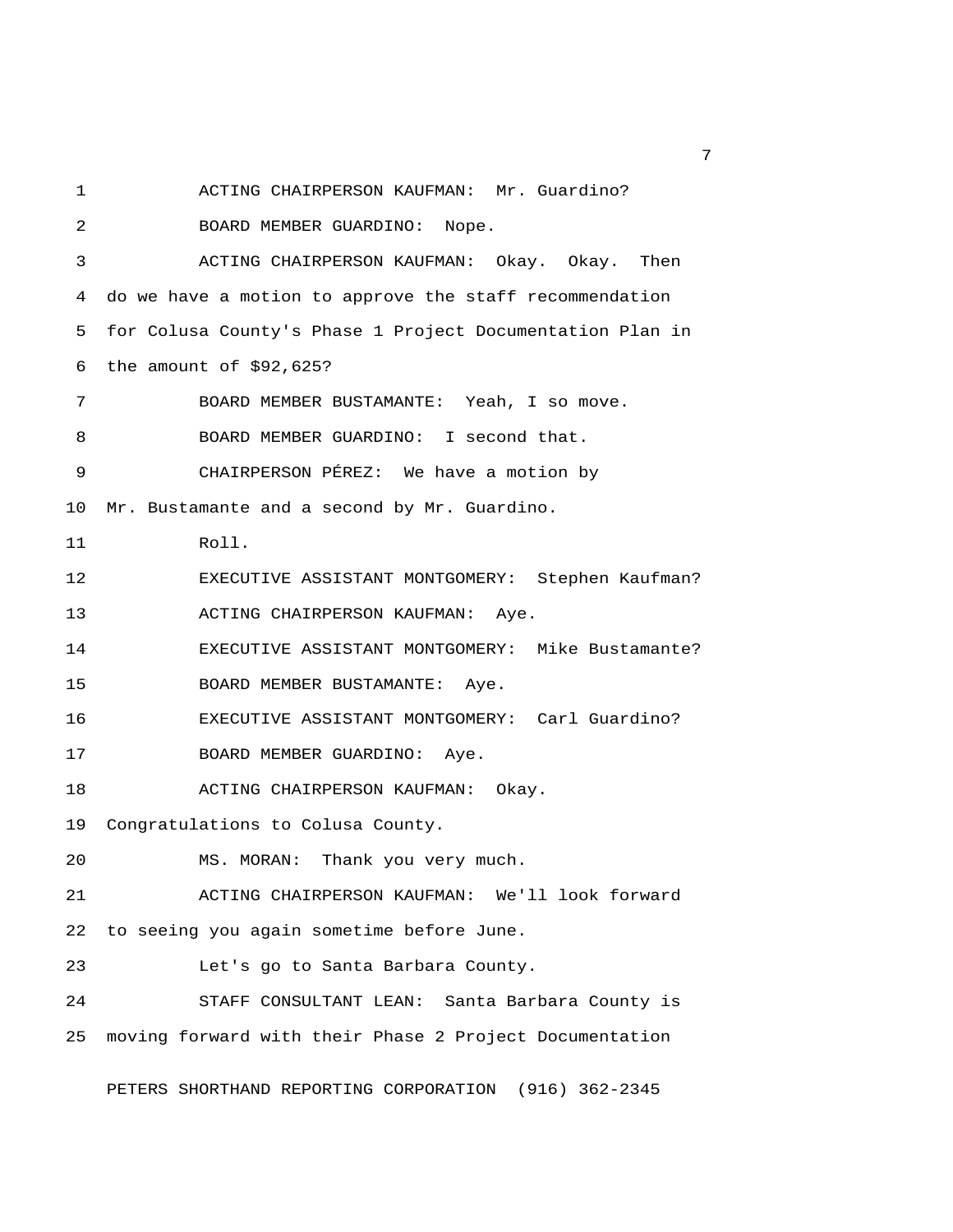1 Plan. Staff recommends an allocation of \$720,924.75.

 2 Santa Barbara County is purchasing the ES&S AutoMARK Voter 3 Assist Terminals, 200 units. 4 ACTING CHAIRPERSON KAUFMAN: If I may, timely as

6 BOARD MEMBER FINNEY: I've arrived. Good thing.

7 Are we quorumed?

5 always, Mr. Finney has arrived.

 8 ACTING CHAIRPERSON KAUFMAN: We have had a 9 quorum. We have Mr. Bustamante and Mr. Guardino on the 10 phone. No thanks to you, we have a quorum.

11 BOARD MEMBER FINNEY: I had to walk here from 12 Mr. Bustamante's office.

13 ACTING CHAIRPERSON KAUFMAN: Jana was just 14 providing us with the report on Santa Barbara County, and 15 I apologize for interrupting.

16 STAFF CONSULTANT LEAN: Let's start that one more 17 time. Santa Barbara County has submitted a plan for their 18 Phase 2 Project Documentation. They are purchasing the 19 ES&S AutoMARK Voter Assist Terminals, 200 units. Santa 20 Barbara County anticipates receiving the AutoMARK units 21 this month in February 2006. And the county plans to use 22 the AutoMARK units for the first time at the June 6, 2006, 23 primary election. Santa Barbara County anticipates their 24 Phase 2 project completion date will be upon certification 25 of the June 6, 2006, primary. The accessible voter

PETERS SHORTHAND REPORTING CORPORATION (916) 362-2345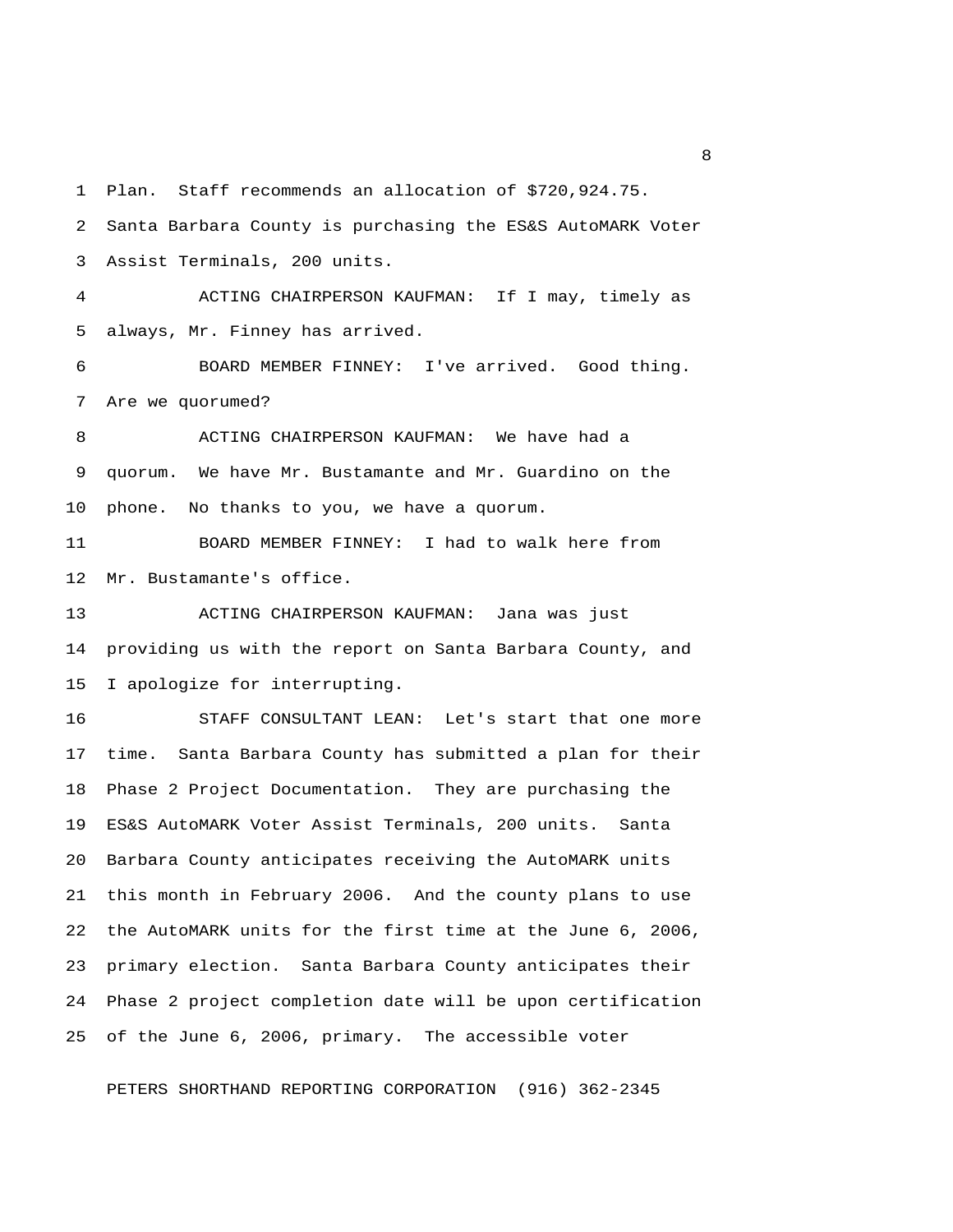1 verified paper audit trail requirement does not apply to 2 Santa Barbara County's Phase 2 Project Plan as the system 3 is a paper based optical scan system.

 4 Santa Barbara County's Phase 2 Project 5 Documentation Plan meets the requirement for completeness. 6 The ES&S AutoMARK Voter Assist Terminals are certified for 7 use in California. At the January 15th, 2003, meeting of 8 the Voting Modernization Board, the Board approved Santa 9 Barbara County's Phase 1 Project Documentation Plan and 10 awarded funding for reimbursement for the County's 11 purchase of the Diebold AccuVote Optical Scan Precinct 12 Ballot Tabulator Voting Equipment.

13 Santa Barbara County plans to accomplish their 14 voting system modernization through a three-phase 15 implementation plan. The county believes this three-phase 16 implementation plan is a reasonable one for their county. 17 Using this approach, the county has been able to introduce 18 optical scan technology to voters who vote at the polls 19 and those who vote by absentee ballot. Santa Barbara 20 County believes the deployment of the Phase 2 Voter Assist 21 Terminals Optical Scan Units will bring the county into 22 compliance with the Help America Vote Act and state 23 accessibility requirements.

24 Santa Barbara County plans to conduct a voter 25 education and outreach program for voters in their county

PETERS SHORTHAND REPORTING CORPORATION (916) 362-2345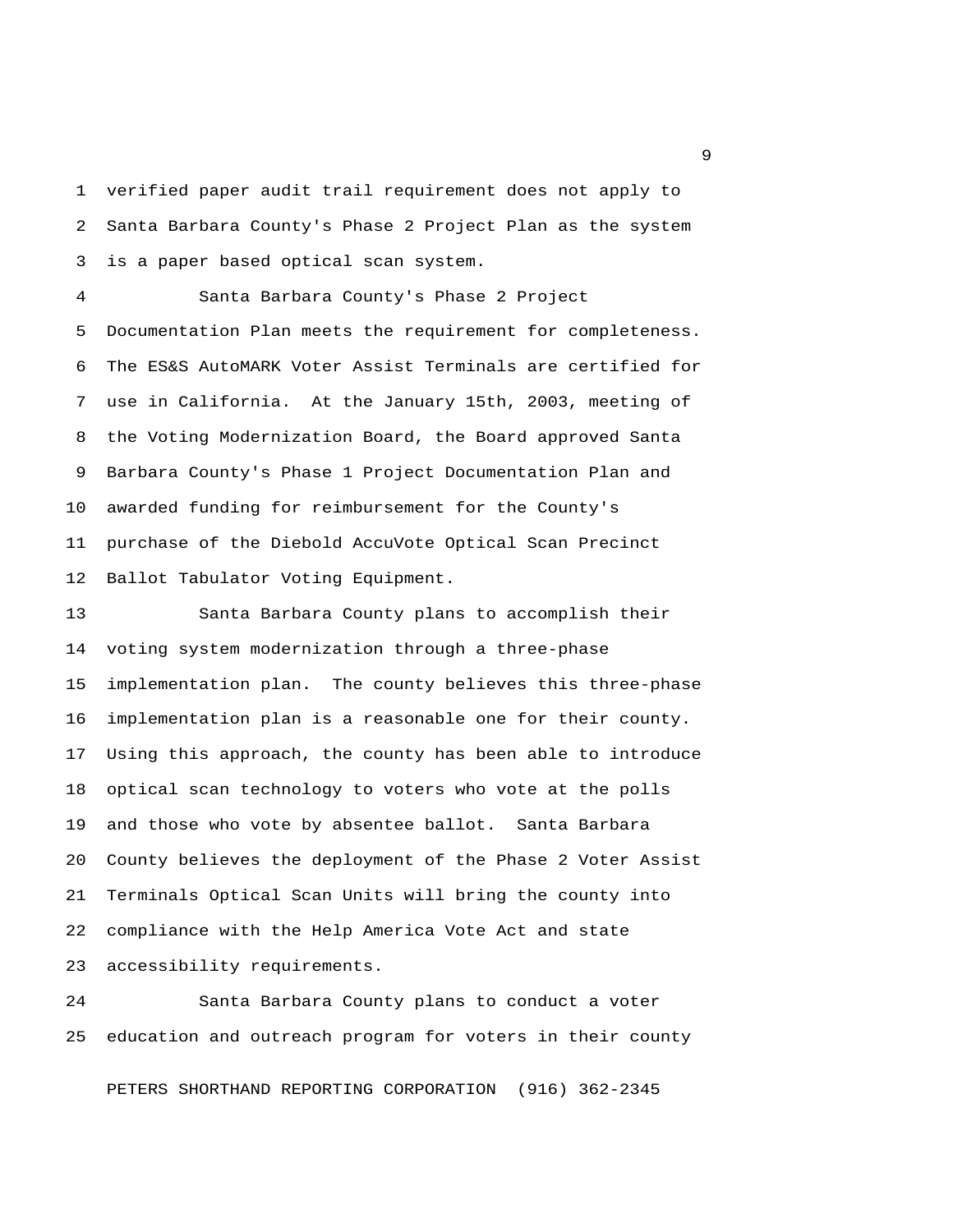1 with a special emphasis on voters with disabilities on how 2 to use the new AutoMARK voting equipment. The county 3 plans to incorporate pertinent information on the new 4 AutoMARK unit in their poll worker and field supervisor 5 training curriculum. The county also plans to provide 6 poll workers and voters with surveys to evaluate the 7 AutoMARK units.

 8 Santa Barbara County will only receive VMB 9 payments once they have submitted detailed invoices for 10 their certified voting equipment. Please note that the 11 staff proposed funding award is based upon available 12 expenses under Prop. 41 for the voting equipment hardware 13 and software only. The election support services and 14 installation line items listed in Santa Barbara County's 15 contract with ES&S would not be covered as reimbursable 16 claims under Proposition 41.

17 It is our recommendation that the Santa Barbara 18 County Phase 2 Project Documentation Plan be approved and 19 a funding award letter be issued in the amount of 20 \$720,924.75.

21 Any questions?

22 ACTING CHAIRPERSON KAUFMAN: I have one question, 23 Jana, just about the attachments, the allocation formula. 24 I got confused when I got to the section entitled, "Phase 25 2 Non-Allowable Expenses," and that made reference under

PETERS SHORTHAND REPORTING CORPORATION (916) 362-2345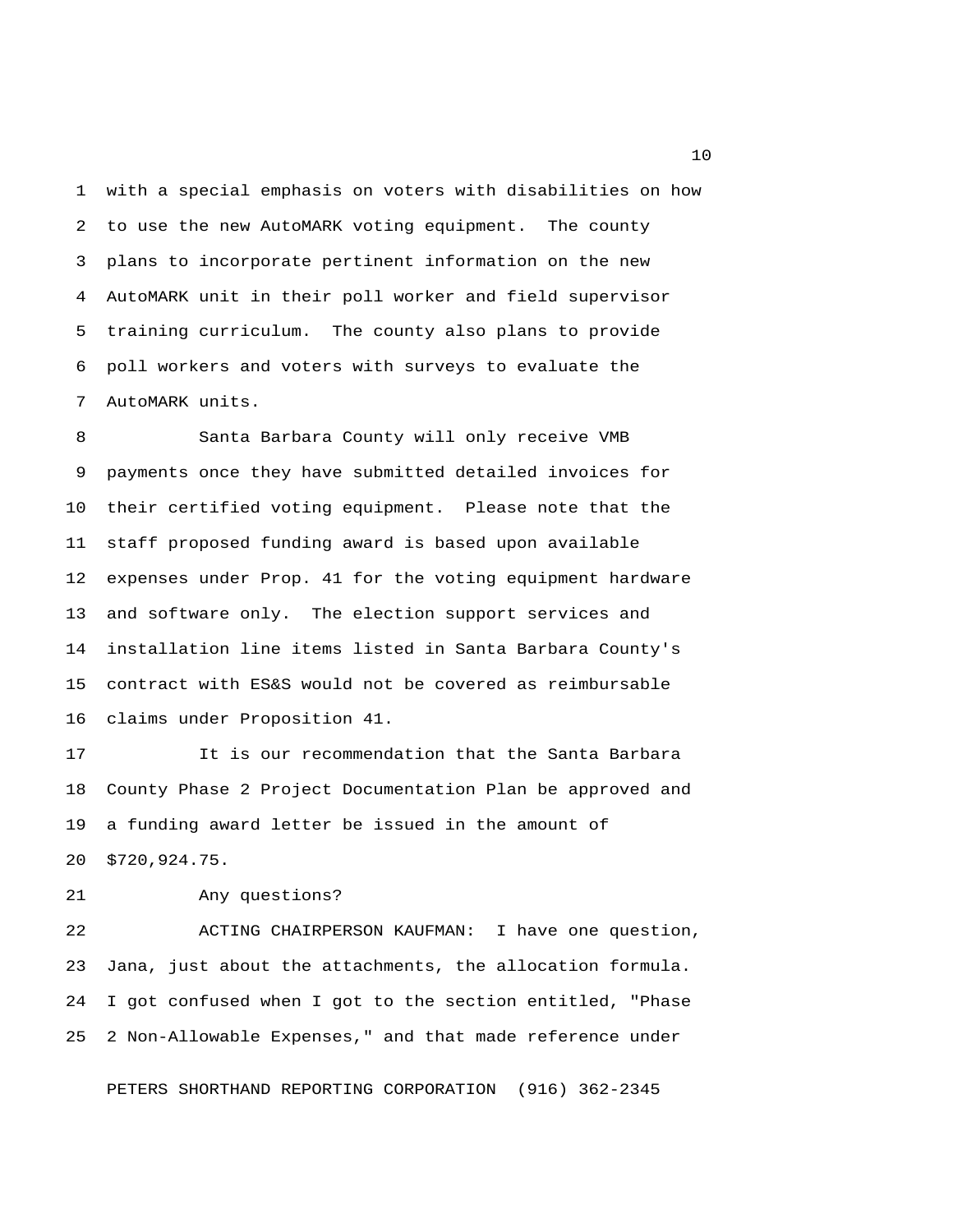1 that to Phase 1.

 2 STAFF CONSULTANT LEAN: That's a typo on my part. 3 ACTING CHAIRPERSON KAUFMAN: It wasn't just me? 4 STAFF CONSULTANT LEAN: No. It was a typo. 5 ACTING CHAIRPERSON KAUFMAN: So are all the 6 references there to Phase 1 supposed to be Phase 2? 7 STAFF CONSULTANT LEAN: That's correct, sir. 8 ACTING CHAIRPERSON KAUFMAN: And this is how you 9 got to -- this is how you parsed out the allowable and 10 non-allowable costs on the Phase 2 funding requests by 11 Santa Barbara County? 12 STAFF CONSULTANT LEAN: That's correct. 13 BOARD MEMBER FINNEY: Mr. Chairman, since I was 14 absent, is that how they did it for Colusa as well? 15 ACTING CHAIRPERSON KAUFMAN: There was not a -- 16 BOARD MEMBER FINNEY: Not a chart like this, but 17 I mean as far as -- 18 STAFF CONSULTANT LEAN: Yes, there was a chart 19 attached to Colusa's. 20 BOARD MEMBER FINNEY: I'm just asking because you 21 approved it, but that's how we're getting around the issue 22 that's been at hand the past several meetings? 23 ACTING CHAIRPERSON KAUFMAN: There is no issue 24 regarding conditional certification for Colusa or for 25 Santa Barbara on this particular equipment. Because we're

PETERS SHORTHAND REPORTING CORPORATION (916) 362-2345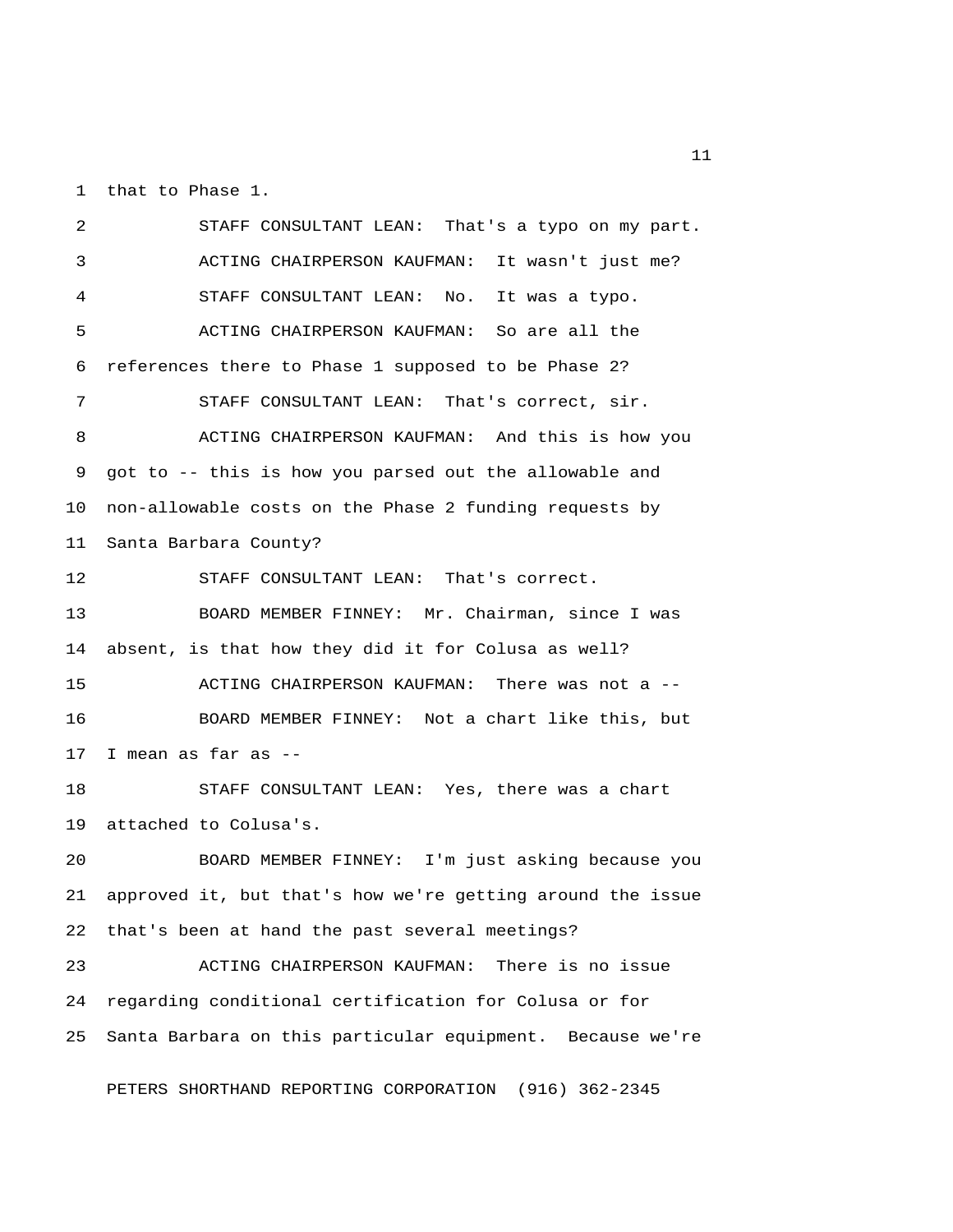1 talking about optical scan equipment and not the DRE 2 equipment. So that issue is not on the table today 3 thankfully. 4 Mr. Finney, do you have any questions for Jana? 5 BOARD MEMBER FINNEY: Nope. 6 ACTING CHAIRPERSON KAUFMAN: Mr. Bustamante, any 7 questions for Jana or staff? 8 BOARD MEMBER BUSTAMANTE: No, not for me. 9 ACTING CHAIRPERSON KAUFMAN: Carl? 10 BOARD MEMBER GUARDINO: No. 11 ACTING CHAIRPERSON KAUFMAN: Do we have a 12 representative of Santa Barbara? 13 MS. ALVAREZ: Billie Alvarez from Santa Barbara 14 County. 15 ACTING CHAIRPERSON KAUFMAN: Lilly Alvarez is 16 here from Santa Barbara County. Ms. Alvarez, would you 17 like to come up? And I guess we have another chair here 18 at the table. 19 Good morning, Mr. Chair. 20 CHAIRPERSON PÉREZ: Good morning. Sorry for the 21 delay in coming on. I had poor cell phone coverage. 22 ACTING CHAIRPERSON KAUFMAN: Just to bring you up 23 to the speed, we are in the middle of reviewing Santa 24 Barbara County's application, and we have already approved 25 Colusa County. And we have Lilly Alvarez --

PETERS SHORTHAND REPORTING CORPORATION (916) 362-2345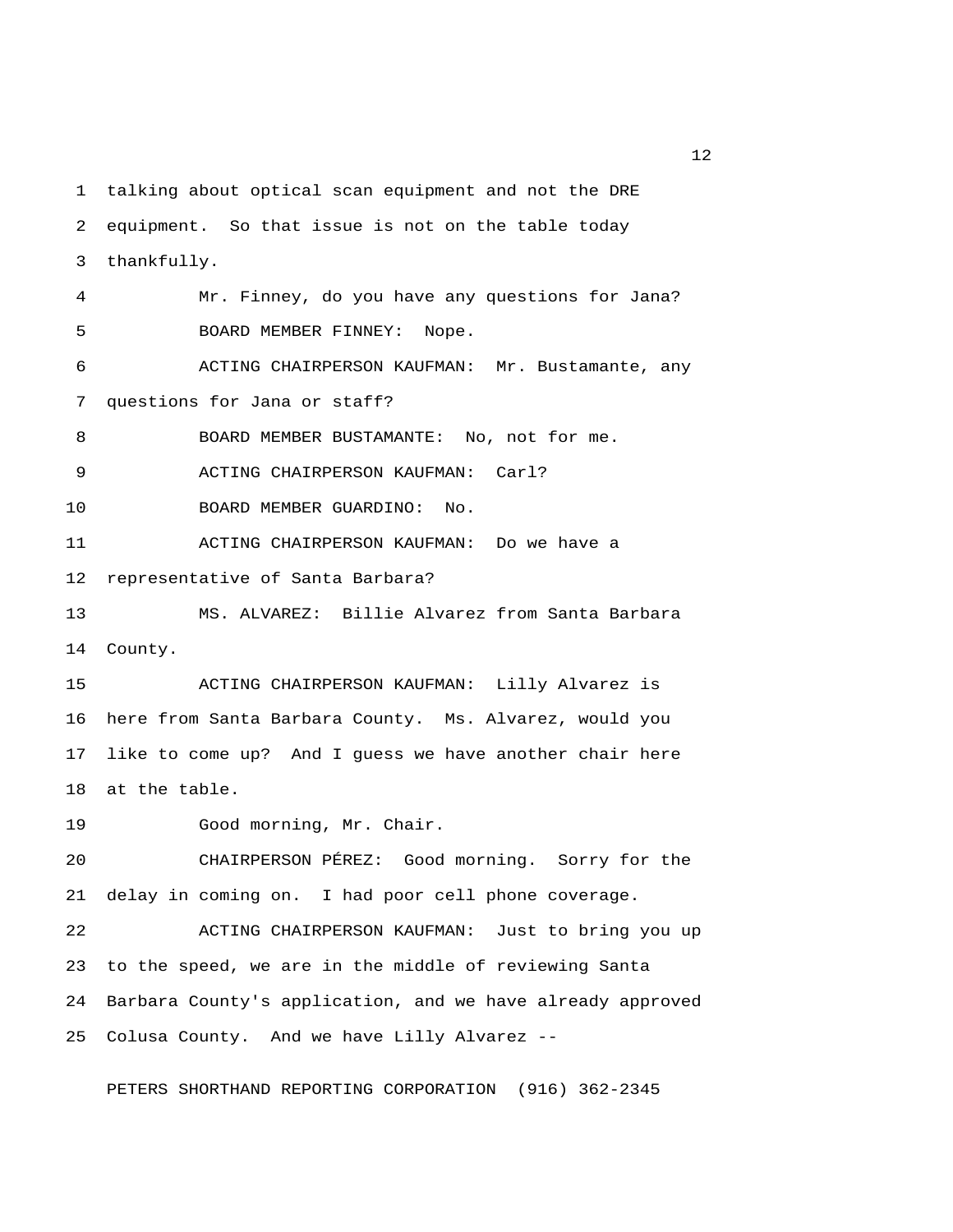1 MS. ALVAREZ: Billie.

 2 ACTING CHAIRPERSON KAUFMAN: Billie Alvarez from 3 Santa Barbara County has joined us up here to provide us 4 with her comments.

 5 MS. ALVAREZ: Good morning. And the comment I 6 have once again is a summary of what was submitted, and 7 Santa Barbara agrees with the recommendation.

 8 ACTING CHAIRPERSON KAUFMAN: Mr. Chair, I know 9 you just jumped in, but do you have any questions for 10 Santa Barbara County regarding their Phase 2 Project 11 Documentation Plan?

12 Maybe he's in bad cell phone coverage. 13 Tal, any questions for Santa Barbara County? 14 BOARD MEMBER FINNEY: I feel good about it. 15 ACTING CHAIRPERSON KAUFMAN: Mr. Bustamante, any 16 questions or comments? 17 BOARD MEMBER BUSTAMANTE: No, sir. 18 ACTING CHAIRPERSON KAUFMAN: And Mr. Guardino?

19 BOARD MEMBER GUARDINO: No.

20 ACTING CHAIRPERSON KAUFMAN: Okay. Then in that 21 case, the Chair will entertain a motion to approve the 22 staff recommendation that Santa Barbara County's Phase 2 23 Documentation Plan be approved, and the funding award 24 letter be issued in the amount of \$720,924.75.

25 BOARD MEMBER FINNEY: I'll move it.

PETERS SHORTHAND REPORTING CORPORATION (916) 362-2345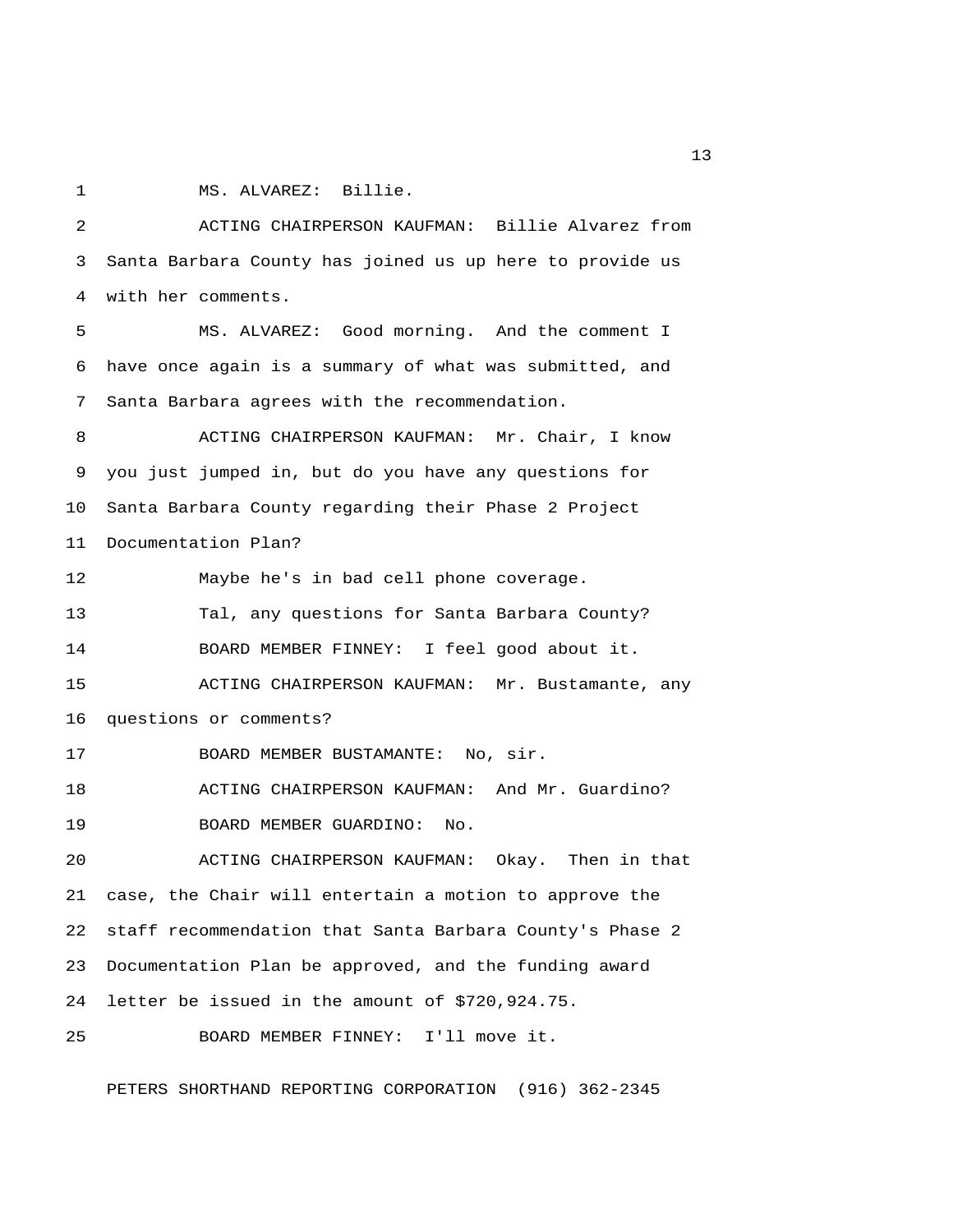1 CHAIRPERSON PÉREZ: I'll second.

 2 ACTING CHAIRPERSON KAUFMAN: We have a motion by 3 Mr. Finney. And I'm sorry, was that Mr. Guardino? 4 CHAIRPERSON PÉREZ: No. That was John. 5 ACTING CHAIRPERSON KAUFMAN: Now we know he's 6 back. 7 Any further discussion on the issue? Okay. 8 Let's take a vote. 9 EXECUTIVE ASSISTANT MONTGOMERY: John Pérez? 10 CHAIRPERSON PÉREZ: Aye. 11 EXECUTIVE ASSISTANT MONTGOMERY: Stephen Kaufman? 12 ACTING CHAIRPERSON KAUFMAN: Aye. 13 EXECUTIVE ASSISTANT MONTGOMERY: Mike Bustamante? 14 BOARD MEMBER BUSTAMANTE: Aye. 15 EXECUTIVE ASSISTANT MONTGOMERY: Tal Finney? 16 BOARD MEMBER FINNEY: Aye. 17 EXECUTIVE ASSISTANT MONTGOMERY: Carl Guardino? 18 BOARD MEMBER GUARDINO: Aye. 19 ACTING CHAIRPERSON KAUFMAN: Congratulations. 20 MS. ALVAREZ: Thank you very much. 21 ACTING CHAIRPERSON KAUFMAN: That's it for the 22 project documentation packages for today. 23 And, Jana, we're going to go to the next item, 24 which is the staff report on the quarterly status reports 25 that have been submitted by all the counties. But maybe

PETERS SHORTHAND REPORTING CORPORATION (916) 362-2345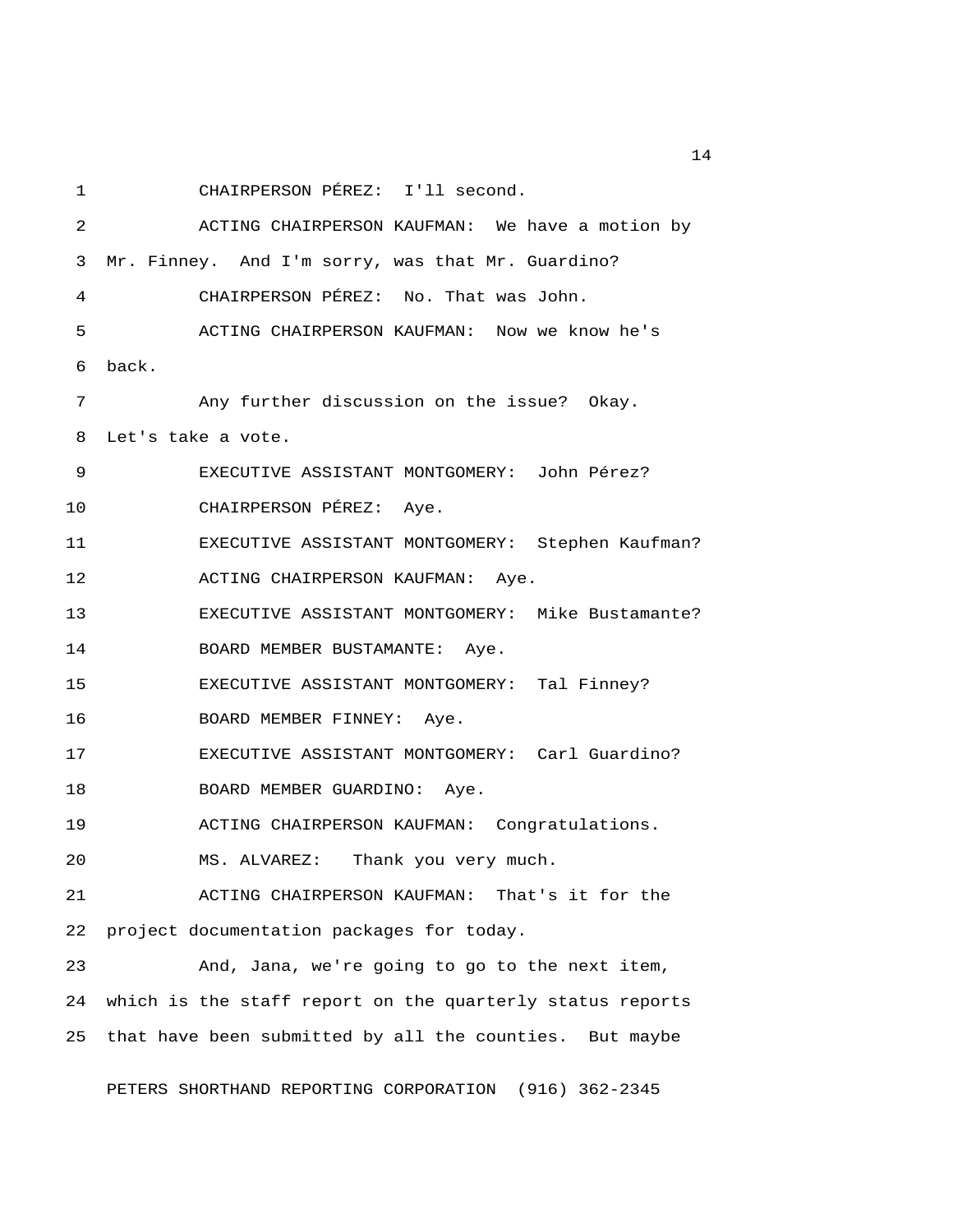1 as we segue into that, you can just comment on the 2 remaining issue from our last meeting in terms of the 3 three counties that received conditional approval. And if 4 you could just give us a little public status report on 5 the submission that was made with respect to that voting 6 system.

 7 STAFF CONSULTANT LEAN: That was regarding 8 Sutter, Tulare, and Yuba County. Sequoia actually did 9 move forward. They brought their complete package to the 10 Secretary of State's Office, and they actually did 11 complete federal testing. So they fulfilled their 12 requirements that were placed upon those counties' funding 13 awards so that was listed. John Pérez actually signed off 14 letters letting the counties know that the condition no 15 longer stands for their funding awards.

16 ACTING CHAIRPERSON KAUFMAN: Very good. It's 17 nice to hear we're actually moving forward on one instead 18 of still in a holding pattern.

19 CHAIRPERSON PÉREZ: I have a question. Is a 20 representative of Sequoia in the room today? 21 STAFF CONSULTANT LEAN: I don't believe so, sir. 22 MR. CHANTRI: There's a Sequoia County here. 23 Santa Clara County is here. We use Sequoia. 24 ACTING CHAIRPERSON KAUFMAN: Did you hear that,

25 John?

PETERS SHORTHAND REPORTING CORPORATION (916) 362-2345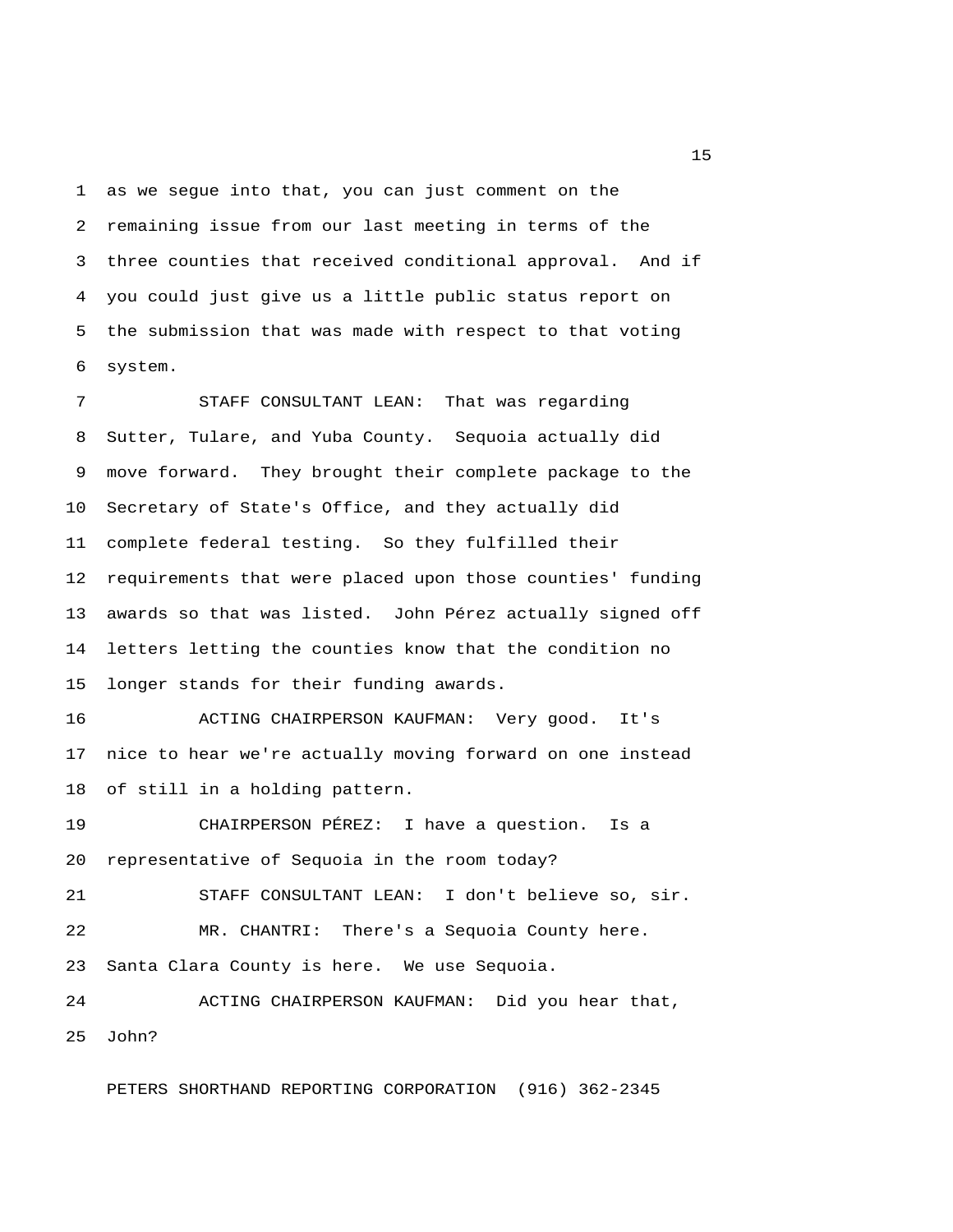1 CHAIRPERSON PÉREZ: No, I did not.

 2 ACTING CHAIRPERSON KAUFMAN: There's no 3 representative from the county here. There is a county 4 here, Santa Clara County, that uses the Sequoia system. 5 CHAIRPERSON PÉREZ: I don't want to direct my 6 comments at the county. 7 ACTING CHAIRPERSON KAUFMAN: I think you should 8 just stay in your seat over there. 9 Okay. As you may all know, we adopted a 10 quarterly status report to be provided by counties who had 11 not yet submitted Project Documentation Plans by the end 12 of January. 13 STAFF CONSULTANT LEAN: That's correct. 14 ACTING CHAIRPERSON KAUFMAN: And the staff has 15 received those reports. And, Jana, if you can give us a 16 report on the report. 17 STAFF CONSULTANT LEAN: We also requested that 18 counties who are doing their modernization phases to 19 submit where they are and when they're going to move 20 forward for their second phase. So as you're aware, in 21 your packets there was responses from all of the counties. 22 Everyone did respond. There was a few late submissions, 23 but they're all there in your package.

24 For the first quarter, we consider that January 25 through March of 2006. We have counties -- if you want to

PETERS SHORTHAND REPORTING CORPORATION (916) 362-2345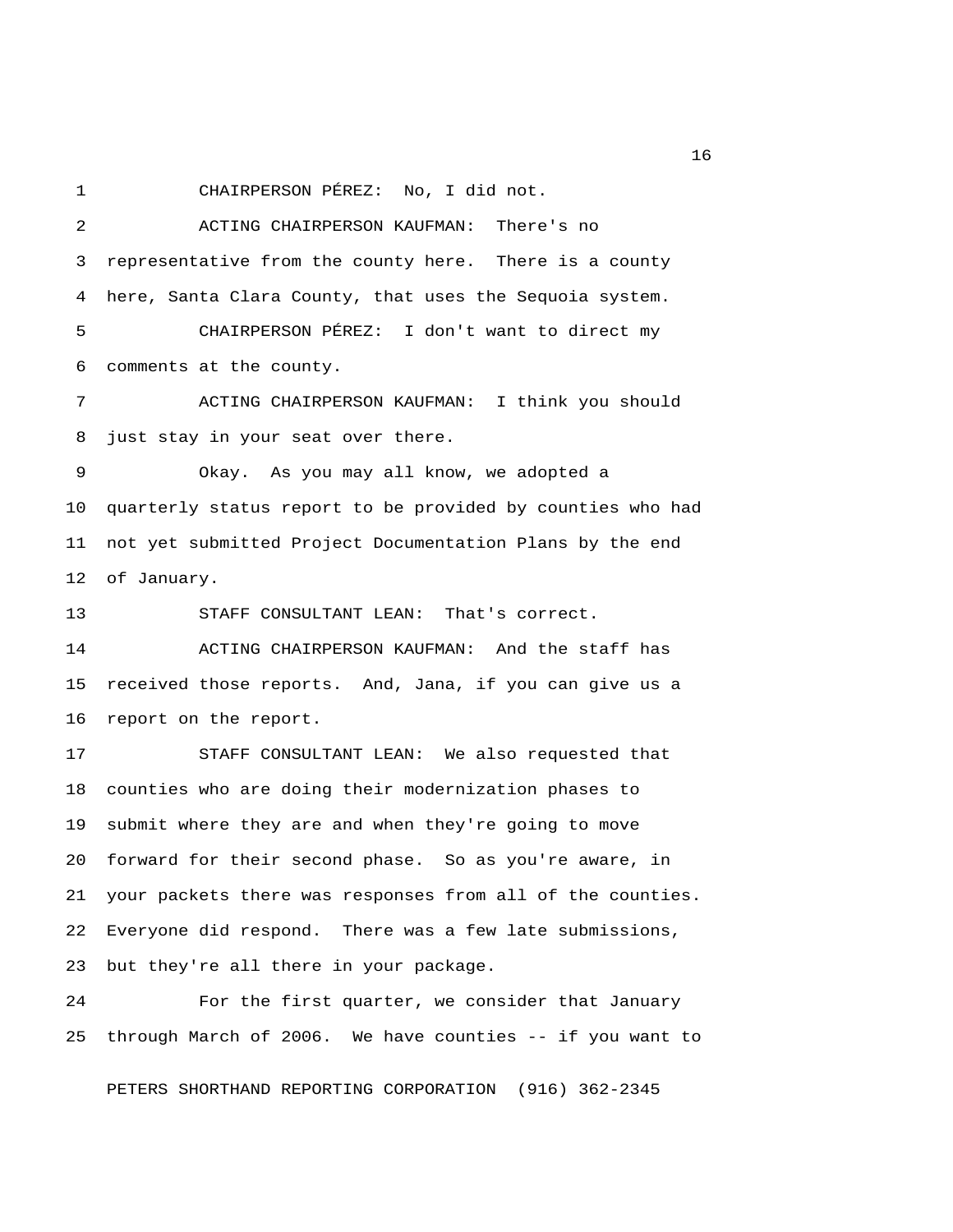1 take a look at the breakout report. I thought I would 2 just go over it really briefly. I looks like 3 approximately 13 counties plan to come forward between 4 March and April of this year. And seven other counties 5 indicated they plan to come forward upon certification of 6 additional voting systems, with ten of course with the 7 unknown, because they don't know what they want to do yet.

 8 But that's the brief overview of this. If you 9 have any specific questions on a county, I would be more 10 than happy to go through, because this is a condensed 11 version of what they submitted. But you got copies of 12 everything they submitted in your package.

13 We do have a representative here from the Office 14 of Voting Systems Technology Assessment. I've been trying 15 to get that acronym down for a while.

16 ACTING CHAIRPERSON KAUFMAN: What is the acronym? 17 STAFF CONSULTANT LEAN: OVSTA.

18 Susan Lapsley is here to answer any questions on 19 certification, because I know you will have questions on 20 certification and where the status is. So she will be 21 more than happy to answer those questions.

22 But do you have any questions of me on the county 23 submittals?

24 ACTING CHAIRPERSON KAUFMAN: Yeah. Before we 25 turn to Susan, I guess I was going through and trying to

PETERS SHORTHAND REPORTING CORPORATION (916) 362-2345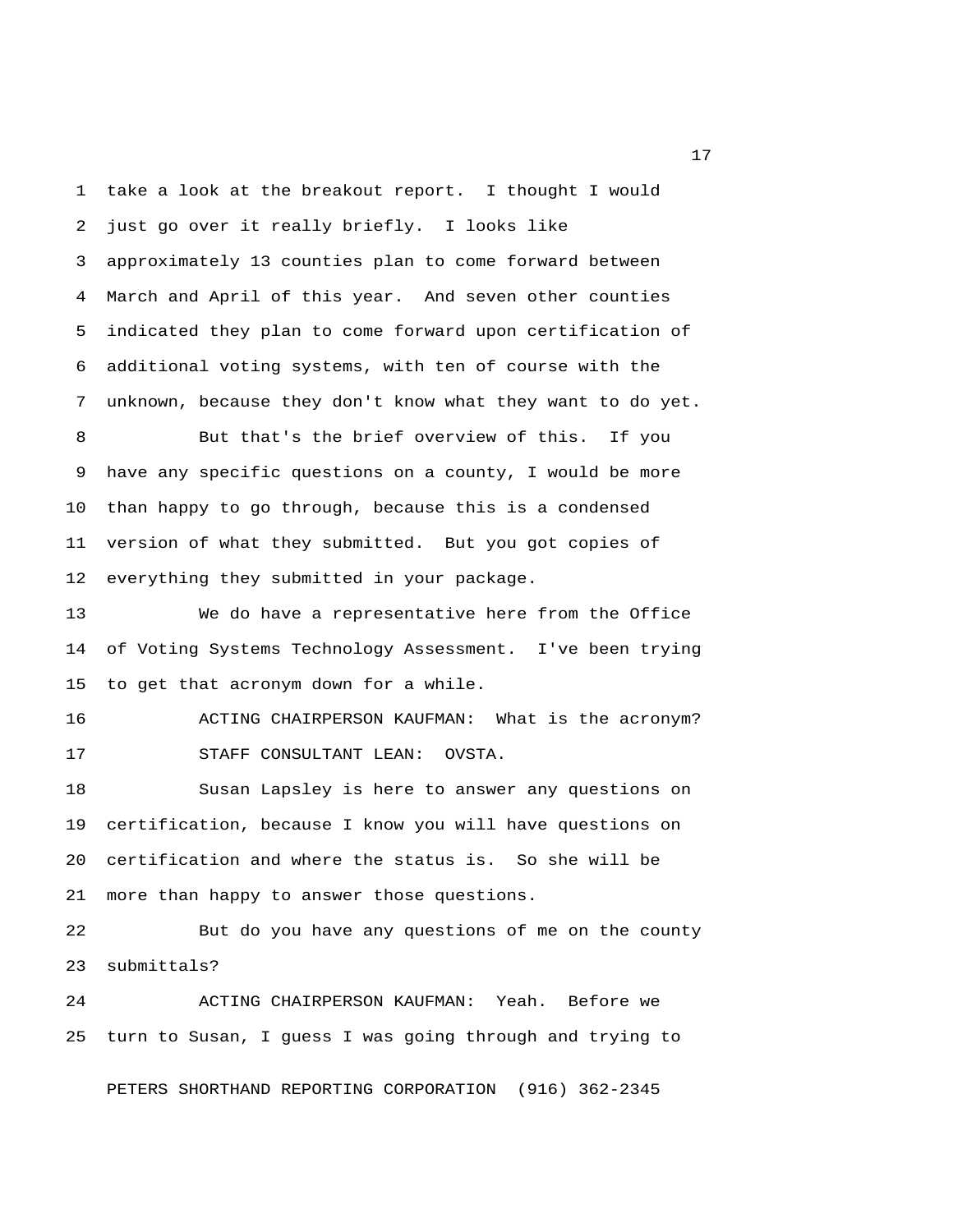1 make sense of where all the counties are at. And it 2 seemed to me that there was one county -- I hate to start 3 pointing out slackers, but Lake County seemed to be kind 4 of neither planning to submit anything nor really making 5 any movement towards submitting anything. And I wondered 6 if we knew anything further about Lake.

 7 STAFF CONSULTANT LEAN: Well, they only have two 8 staff members in their entire Voter Registration -- or 9 sorry -- Registrar of Voters Office. They're also the 10 clerk and the assessor. So they don't really have staff. 11 I have been in contact with their office. And as soon as 12 I think -- they've been waiting for other small counties 13 to move forward and kind of piggyback on what they're 14 going to do. So they are looking at the systems. They 15 just haven't gone out with an RFP. They are moving 16 forward, even though it doesn't really appear to be in 17 their report.

18 ACTING CHAIRPERSON KAUFMAN: Okay. Is it fair to 19 say then everybody else is either in the RFP process or 20 they are awaiting certification or, you know, figuring out 21 a further phase on top of what they've already done? 22 STAFF CONSULTANT LEAN: That's correct. 23 ACTING CHAIRPERSON KAUFMAN: Any other questions 24 of Jana before we turn to Susan? 25 Mr. Finney, did you have any questions?

PETERS SHORTHAND REPORTING CORPORATION (916) 362-2345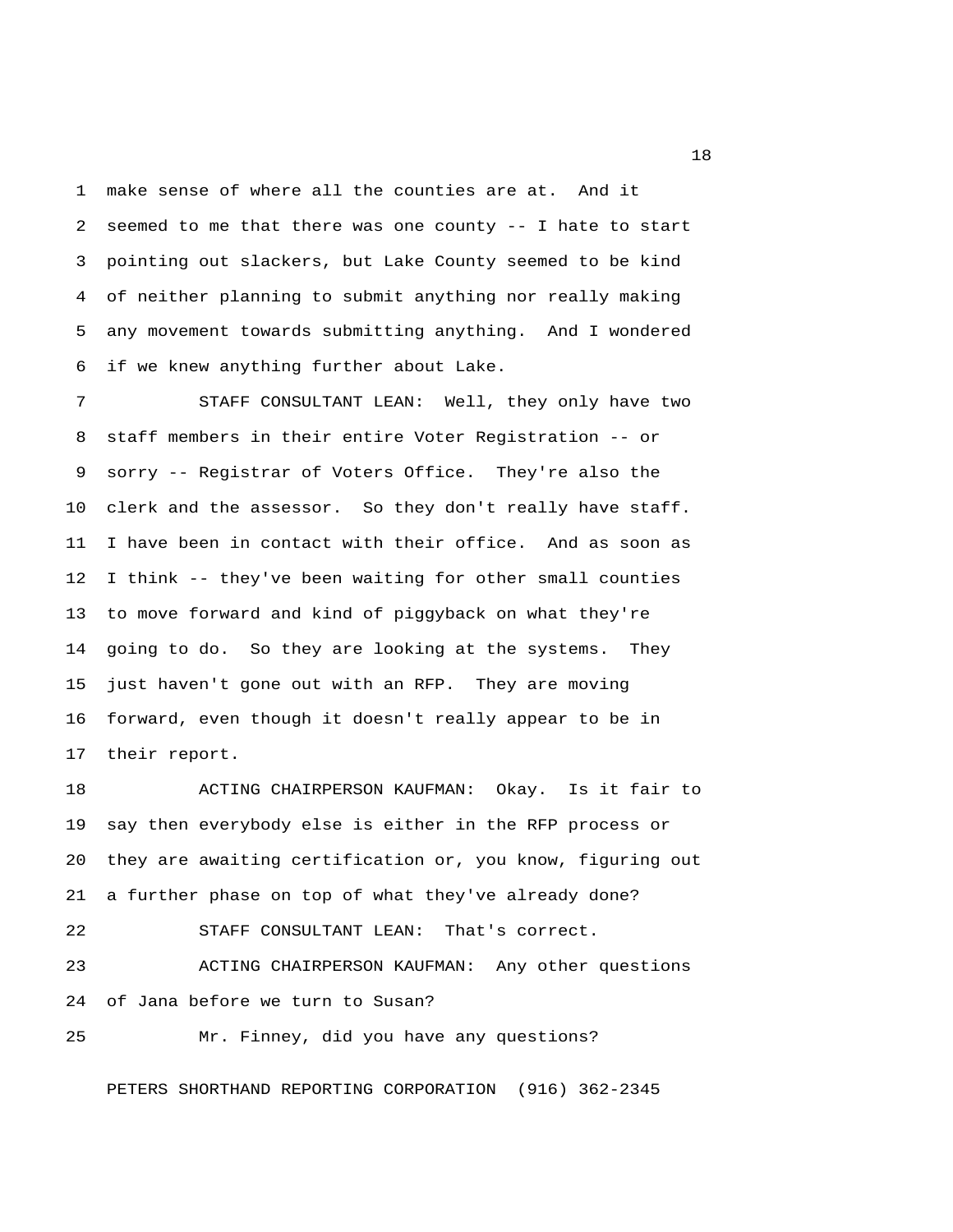1 BOARD MEMBER FINNEY: No.

 2 STAFF CONSULTANT LEAN: I have one more comment. 3 There is three counties who will be coming back -- even 4 though they completed their plans, they will be coming 5 back in front of the Board. That's San Diego, San 6 Joaquin, and Kern. They purchased the Diebold DSX units. 7 So they're going to have to come back in front of the 8 Board to be heard in order to get reimbursement on those 9 systems.

10 ACTING CHAIRPERSON KAUFMAN: That's the system 11 that was decertified?

12 STAFF CONSULTANT LEAN: That's correct. They had 13 to amend their contract. As is required by the Board, any 14 time, there is an amendment to the contract, they have to 15 come back in front of the Board. Those weren't listed in 16 the 30. There's actually probably 33 counties we'll see 17 again in the next -- almost everyone plans to implement it 18 by June 2006. And if they all come forward, the next 19 three months will be incredibly busy.

20 ACTING CHAIRPERSON KAUFMAN: We'll plan on long 21 meetings those months.

22 Rather than have everyone jump in at once, John, 23 any questions for Jana?

24 CHAIRPERSON PÉREZ: No. But I just want to thank 25 Jana. And I want to thank the counties for being

PETERS SHORTHAND REPORTING CORPORATION (916) 362-2345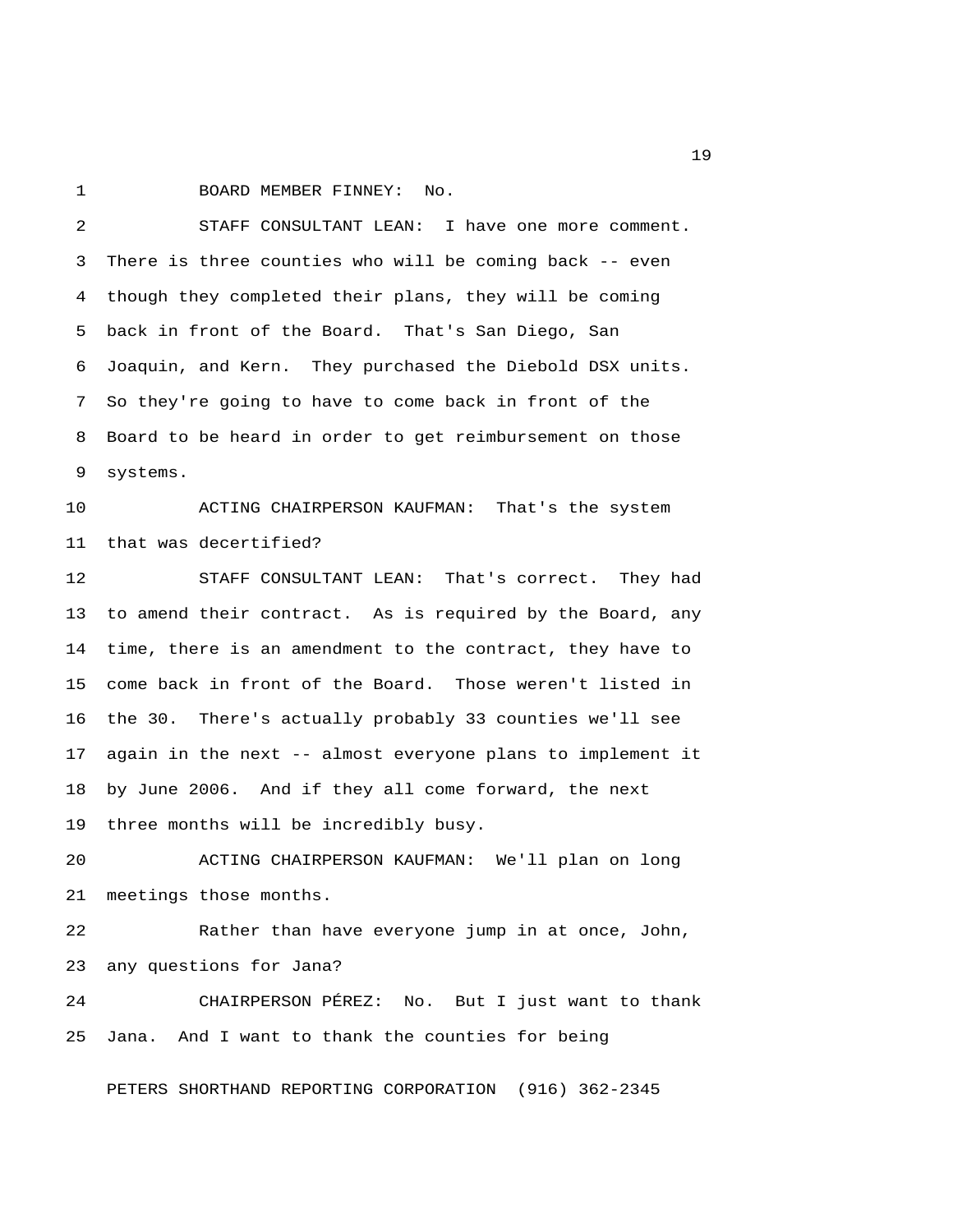1 responsive and timely in responding with all this

2 information.

 3 ACTING CHAIRPERSON KAUFMAN: Thank you for 4 mentioning that.

5 Mr. Bustamante.

 6 BOARD MEMBER BUSTAMANTE: No, I don't have any 7 comment. I'm just really happy that we got such a good 8 response back.

9 ACTING CHAIRPERSON KAUFMAN: Carl?

10 BOARD MEMBER GUARDINO: No. Thank you.

11 ACTING CHAIRPERSON KAUFMAN: Then maybe we can 12 have Susan give us an update. I'll pose the question that 13 I know all of us want to ask. That is what is the status 14 of certification of the Diebold? The Diebold system that 15 seems to keep going from month to month, and we keep 16 hearing they're about to be certified. But we know 17 there's still this software problem waiting to use in the 18 primary elections. So maybe you can -- if you want to 19 come up to the desk. And if you can start with that one 20 off the bat and give us any other insight into the various 21 systems that are awaiting certification, that would be 22 helpful.

23 MS. LAPSLEY: First of all, I'd like to say thank 24 you for letting me join you. Bruce McDonald is in the 25 field currently testing as we speak. He's had a very

PETERS SHORTHAND REPORTING CORPORATION (916) 362-2345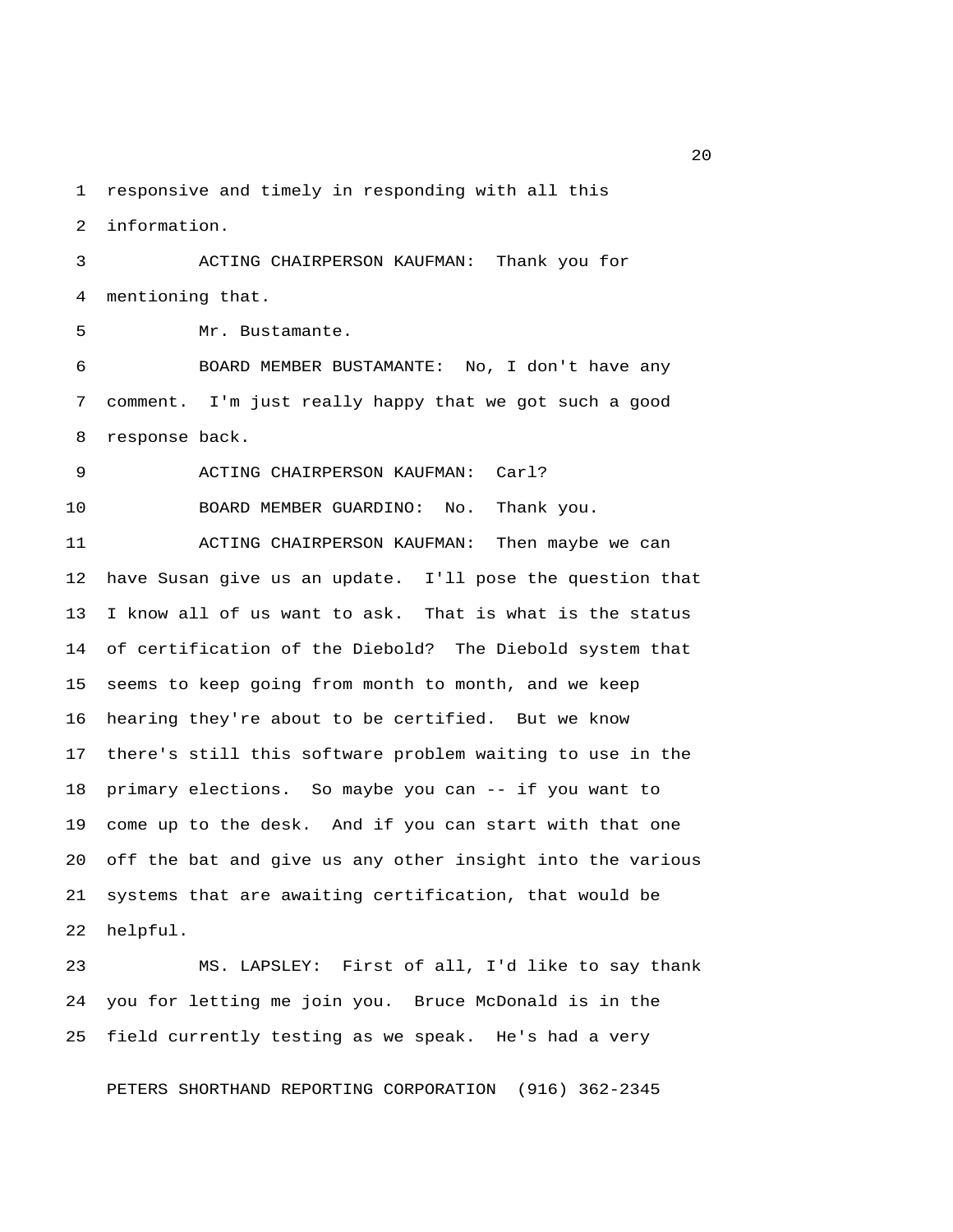1 tough last month and a half trying to get these systems 2 tested and through.

 3 CHAIRPERSON PÉREZ: Can I ask you to step a 4 little closer to the speaker phone? 5 MS. LAPSLEY: Is that better? 6 CHAIRPERSON PÉREZ: Yes. Much better. 7 MS. LAPSLEY: Thank you. 8 Bruce McDonald has been out in the field testing

9 trying to get all these systems through our process.

10 Your first question as to Diebold, yesterday 11 afternoon our office did receive our State Reviewers 12 Report. We are going through the internal review right 13 now of it. We still have a couple of technical questions 14 that need to be answered by reviewers. So that's our 15 current status as far as the State Reviewer goes.

16 We have not received any information from the 17 federal ITA. You may or may not be aware that Secretary 18 McPherson sent a letter to the ITA I think probably about 19 a week and a half ago now asking for an update on the 20 status. That was transferred to ITA December 20th I think 21 asking for them to review the Accu basic code. At this 22 point, we still haven't gotten any response from them, 23 although I've heard they are looking at some time next 24 week. We've been hearing sometime next week for quite a 25 while.

PETERS SHORTHAND REPORTING CORPORATION (916) 362-2345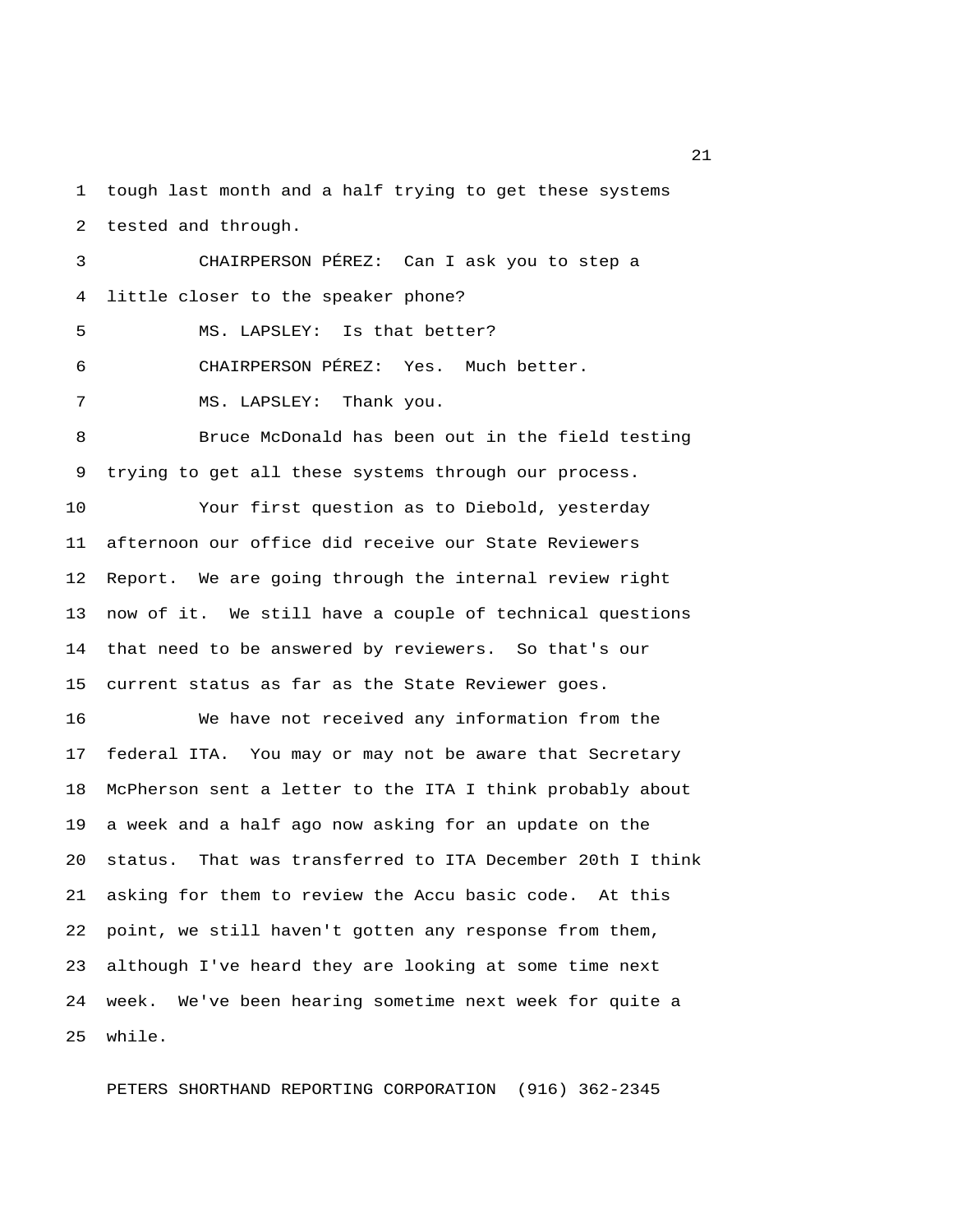1 So that being said, as soon as we are able to 2 review and get the questions answered on the technical 3 aspects, we'll be able to give a report to the Secretary 4 and make a determination. So that covers Diebold 5 generally where the status is.

 6 ACTING CHAIRPERSON KAUFMAN: So we still need a 7 good ahead from the federal government before you can 8 complete -- the state can complete its approval process? 9 MS. LAPSLEY: At some point ideally, yes. They

10 anticipate that they will be done next week, and that's 11 what we're relying on, that representation.

12 But internally we are looking at the report and 13 answering -- trying to get answers to the technical 14 aspects -- technical questions that they brought up.

15 I'll go on with the other ones. What I prefer to 16 do is, if you guys don't mind, go through each system. 17 And at the end of it if you have questions on the various 18 systems, we can go from there.

19 With respect to Sequoia, Sequoia completed 20 federal testing on January 30th. The state examination 21 began on February 6th. We are concluding this week the 22 volume testing. Everyone may or may not be aware Sequoia 23 has a big piece that's being certified. It's their Edge I 24 has in their application Edge I, Edge II, their WinEDS.

25 So all in all, we're conducting a volume test

PETERS SHORTHAND REPORTING CORPORATION (916) 362-2345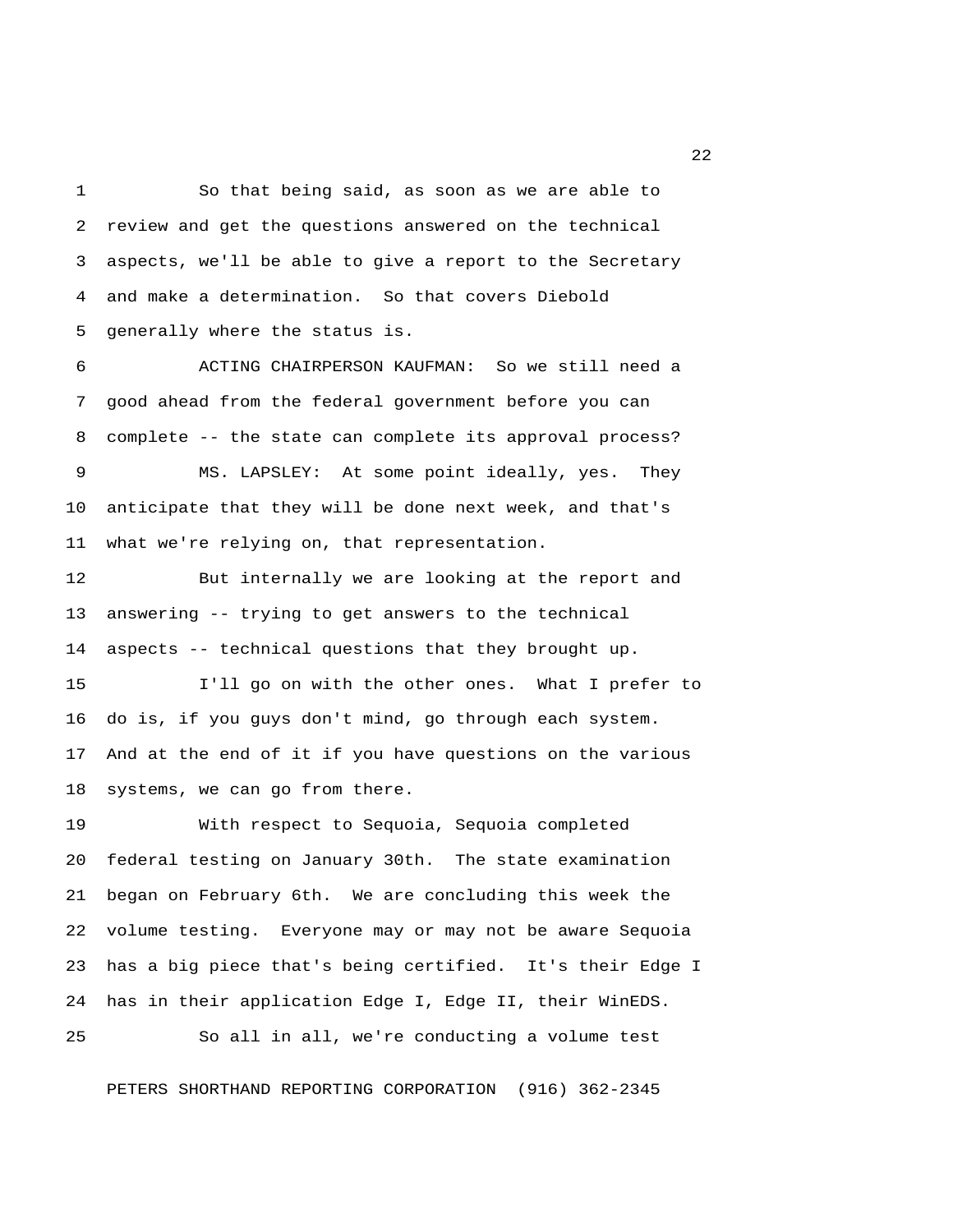1 this week in Alameda. That's 250 machines that are going 2 through the volume testing. It's a large load and a load 3 procedure, but it's taking up -- so everyone can 4 conceptualize how much space and manpower that takes, it's 5 about 250 machines that are at the fairgrounds and we take 6 up two buildings there to be able to go through the whole 7 volume testing of it.

 8 This volume testing should conclude at the end of 9 this week. This is one system that will be demonstrated 10 for the election officials on February 17th in our 11 office -- actually probably in this room or in the 12 multi-purpose room. Then it's currently noticed for 13 public hearing on March 1st.

14 For Hart InterCivic, we did the state examination 15 on February 1st and concluded on the 3rd. Volume testing 16 is currently scheduled for the 20th through the 22nd in 17 Orange County. It also is scheduled to be demonstrated to 18 election officials on the 17th here. And it is also 19 noticed for a public hearing on March 1st.

20 ES&S's Unity Model, 100 Model, AutoMARK, and 21 iVotronic application, they indicated that -- ES&S has 22 indicated they're not going to be bringing forward the 23 iVotronic in the states. The other parts of the 24 application, they're still undergoing federal testing. 25 They're not even complete with that yet. They will be

PETERS SHORTHAND REPORTING CORPORATION (916) 362-2345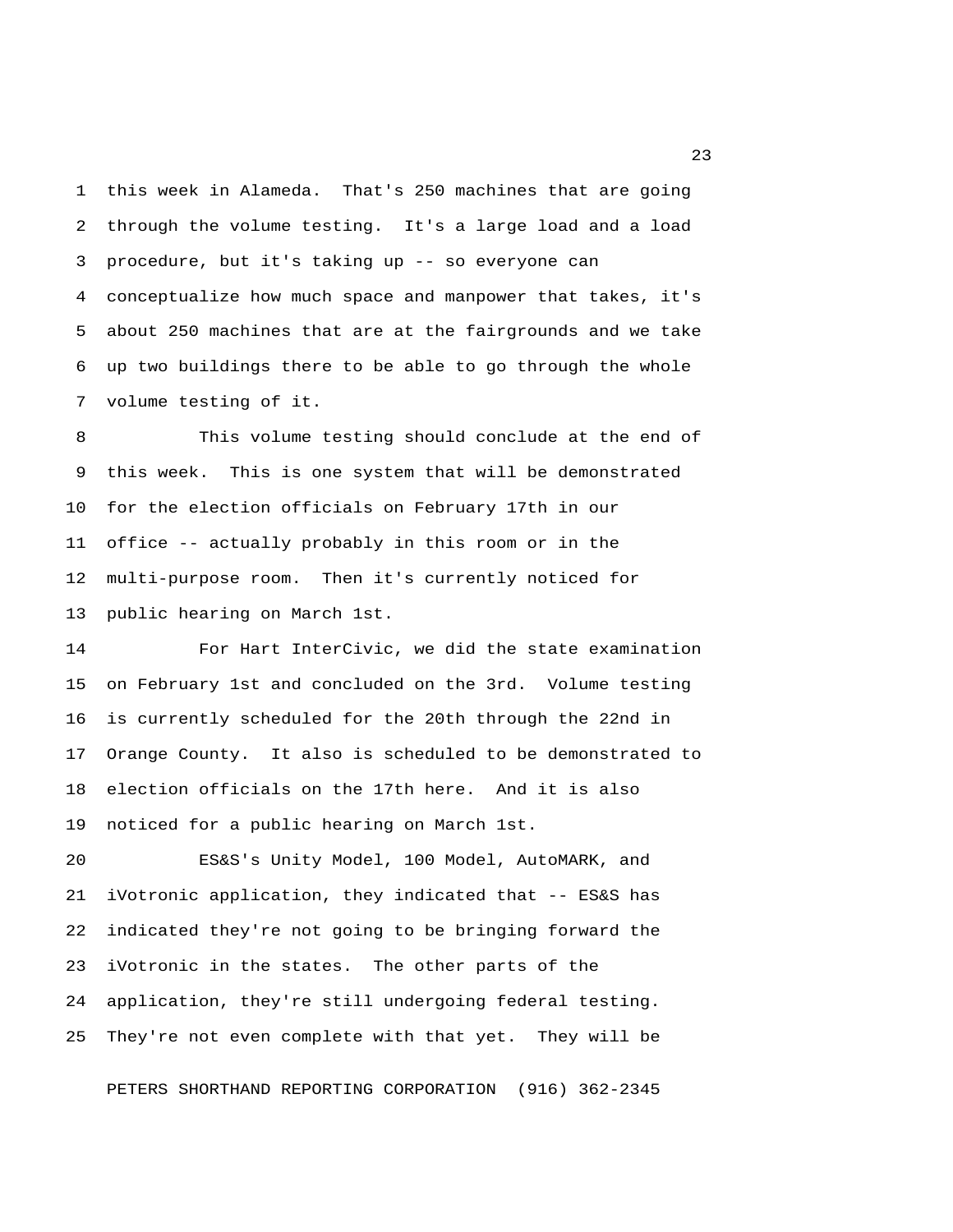1 bringing at a later date. Meaning, they'll bring the 2 Unity Model 100 upgrades and markup rates. They 3 represented to us probably the end of the month by the 4 time they finish federal testing.

 5 For the ES&S InkaVote plus, federal examination 6 was successfully completed on January 13th. We completed 7 the state examination on the 27th down in Carlsbad. This 8 is another system that will be available for election 9 officials to view on the 17th, and it is also noticed for 10 public hearing on March 1st.

11 Populex, there's some other ones that haven't 12 received as much focus and aren't your main vendors. But 13 Populex is another one that we have an application on. 14 There was a problem with Populex because they had a unique 15 identifier on their ballot. We've gone to them and asked 16 them to remove the unique identifier because it violates 17 state law. They indicated they can, too, but in order to 18 do that we're going to go back and that have reviewed by 19 the federal IT.

20 BOARD MEMBER BUSTAMANTE: Can you back up what 21 about that violating state law? Can you walk me through 22 that for a second?

23 MS. LAPSLEY: There's a -- and I apologize. I 24 don't have my Elections Code with me. There's a specific 25 provision that says no ballot should have a unique

PETERS SHORTHAND REPORTING CORPORATION (916) 362-2345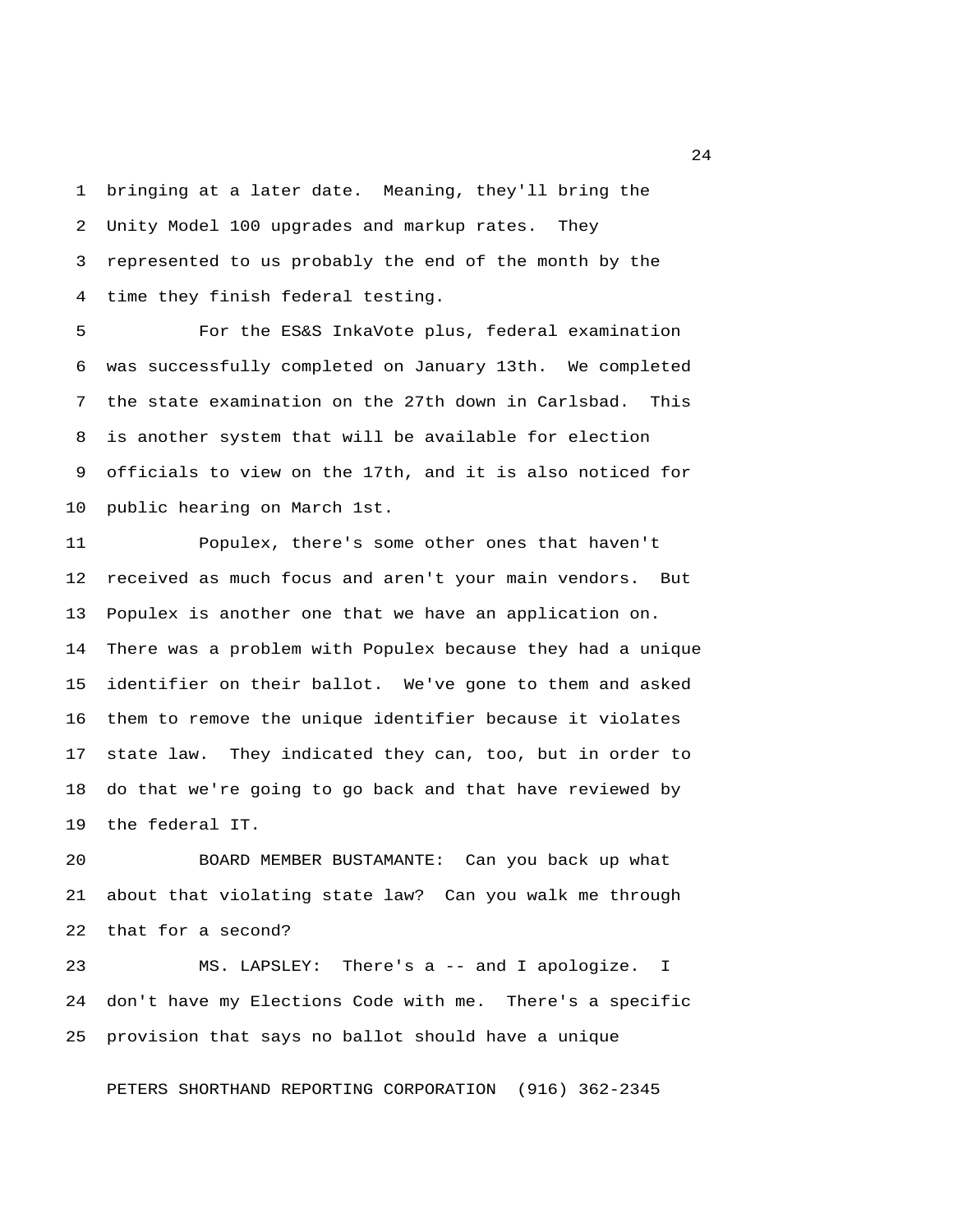1 identifier.

 2 BOARD MEMBER BUSTAMANTE: That's what it is. 3 MS. LAPSLEY: So we based upon that just said, 4 okay, can you remove that? And like I said, they said 5 yes. And they have to go back to the ITA because it does 6 involve a change to the system.

 7 And that concludes the application we have, or we 8 think. We'll have it in the office. If there's any 9 questions on the various systems, I'd be happy to take 10 them, and answer them to the extent that I can.

11 ACTING CHAIRPERSON KAUFMAN: Thanks for the 12 qualification.

13 I just had a question. It sounds like pretty 14 much all of them are lined up for public hearing on 15 March 1st. So once that's concluded, what's the time 16 frame and the process for --

17 MS. LAPSLEY: The public comment period ends on 18 March 8th. It goes a week after. And at that time we'll 19 be able to make a recommendation to the Secretary on 20 whether or not to certify.

21 ACTING CHAIRPERSON KAUFMAN: Okay. So it sounds 22 like probably not until our April meeting we could expect 23 to see certifications of these particular systems 24 realistically.

25 STAFF CONSULTANT LEAN: On the other business, I PETERS SHORTHAND REPORTING CORPORATION (916) 362-2345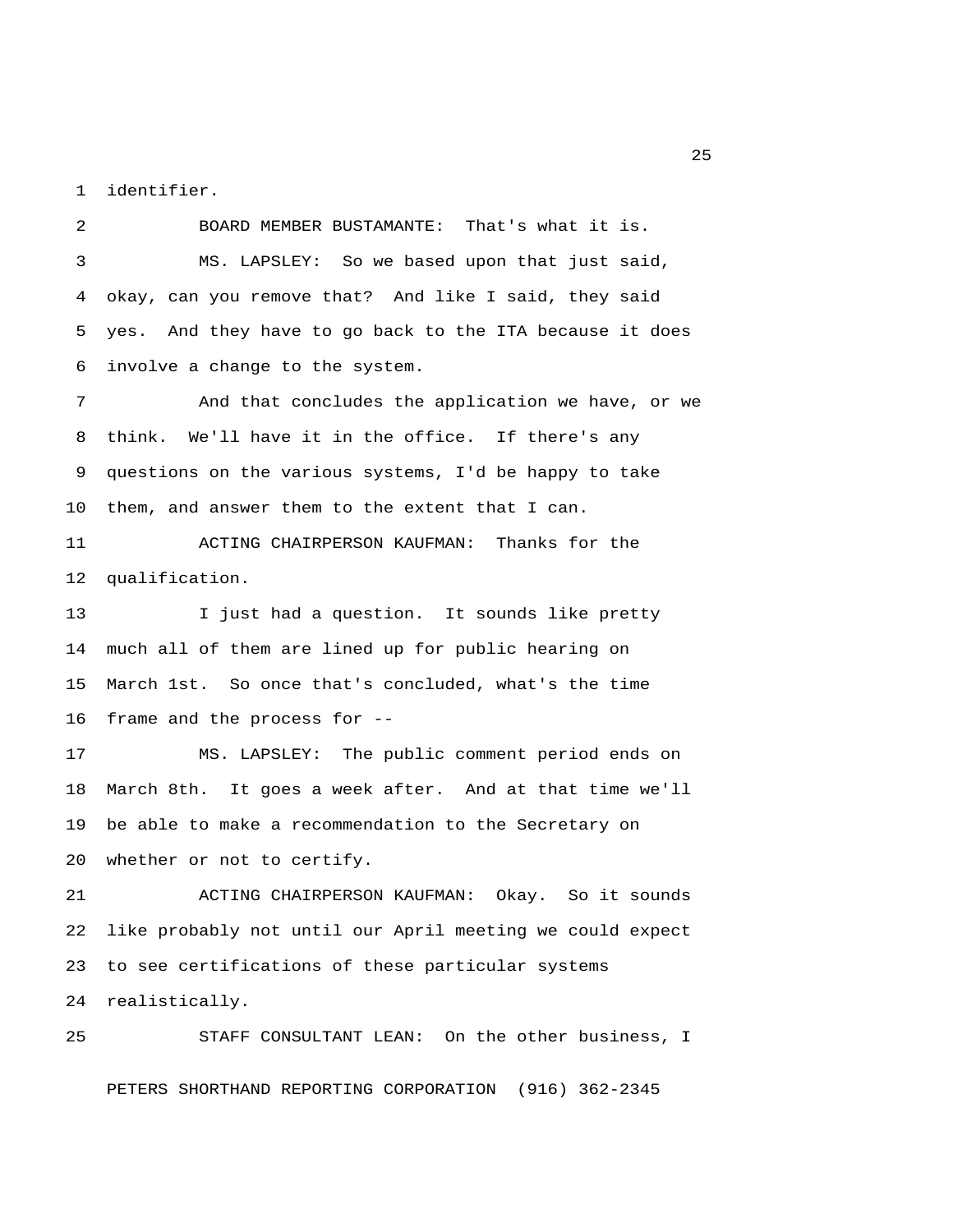1 was going to discuss potentially moving back the March 2 meeting and moving back the April meeting to see if we can 3 give the counties more time to submit packages. Because 4 if we hold it on the 15th, there'll probably be quite 5 a few -- just anticipating they get certified, they'll be 6 quite a few counties that will not have time to submit 7 plans. That's why I sent the e-mail out to all the 8 members asking if they can look at their schedules. 9 ACTING CHAIRPERSON KAUFMAN: Okay. Mr. Finney, 10 do you have any questions of Susan? 11 BOARD MEMBER FINNEY: Nope. Very helpful getting 12 the dates that you gave us. 13 ACTING CHAIRPERSON KAUFMAN: Mr. Pérez? 14 CHAIRPERSON PÉREZ: I'm fine. 15 BOARD MEMBER BUSTAMANTE: Fine as well. 16 BOARD MEMBER GUARDINO: No comment. 17 CHAIRPERSON PÉREZ: Well, thank you for the 18 update. We appreciate it. We're hoping one day we're no 19 longer going to need the conditional certification update 20 of Diebold. 21 Okay. Then -- 22 BOARD MEMBER GUARDINO: As I mentioned earlier, I

23 have to jump off at 11:15. Would you like me to call back 24 in on my cell phone?

25 ACTING CHAIRPERSON KAUFMAN: Well, we're moving PETERS SHORTHAND REPORTING CORPORATION (916) 362-2345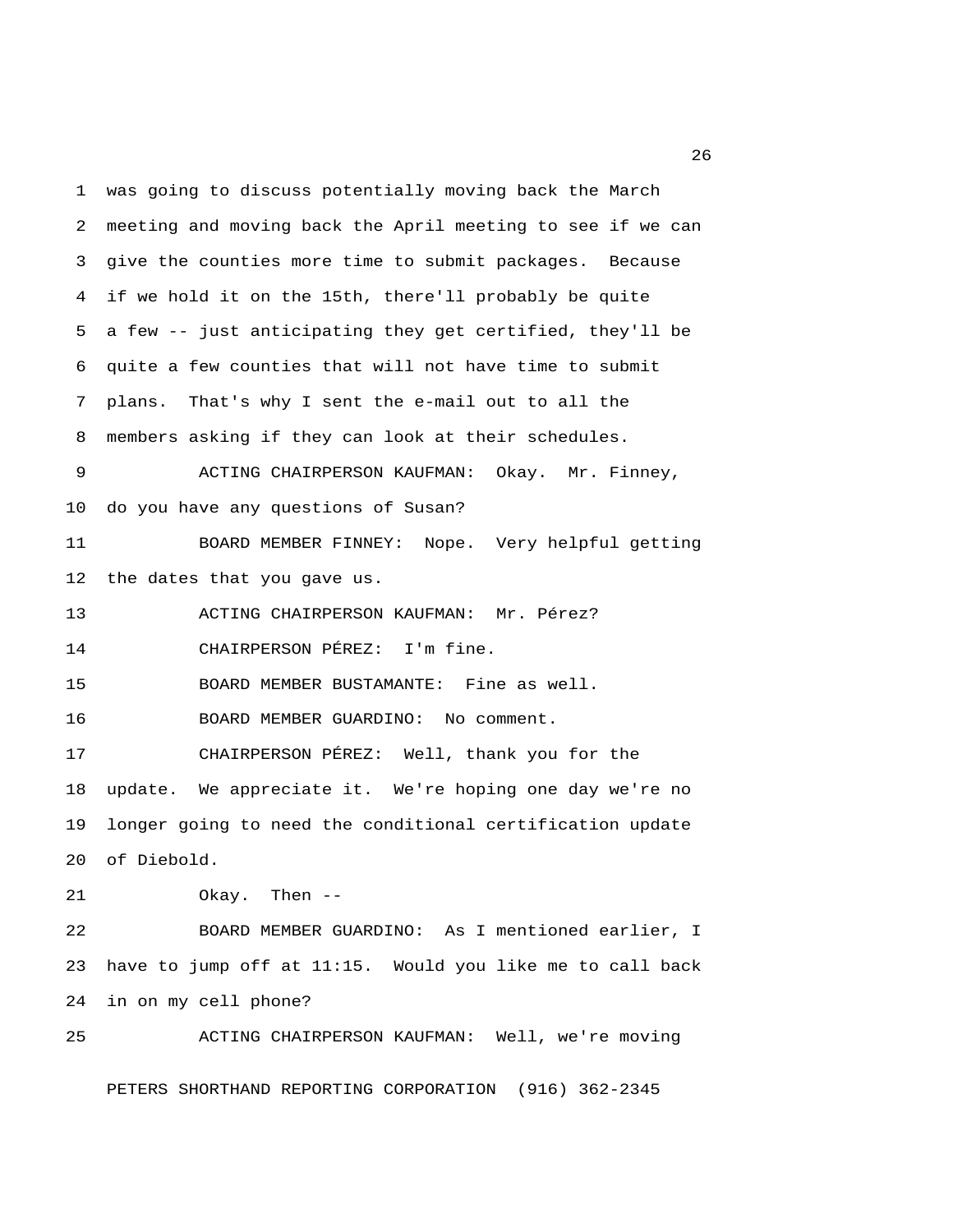1 through this pretty quickly. And I think other than some 2 meeting scheduling, we're close to finished.

 3 BOARD MEMBER GUARDINO: I'm going to sign off, 4 thank you.

 5 ACTING CHAIRPERSON KAUFMAN: Thanks, Carl. 6 Unless there's any further comments on the 7 quarterly status then or the update on certification, 8 Jana, what was the thinking on the meetings schedule?

 9 STAFF CONSULTANT LEAN: Well, I was wondering 10 if -- I asked you guys to take a look at your schedules. 11 I was hoping we would perhaps move the March meeting 12 that's scheduled for March 15th back to maybe the last 13 week of March. This will give -- since we do have a 14 three-week review period, we have to get anything, any 15 additional information from the counties, this will give 16 the counties a bit more time to submit a plan to us.

17 BOARD MEMBER FINNEY: It would be a Wednesday, or 18 when would it be?

19 STAFF CONSULTANT LEAN: I wanted to see when you 20 could make it. It doesn't have to be set on a Wednesday. 21 Whatever date we can come out from today with John and 22 Michael, and you here what's open.

23 ACTING CHAIRPERSON KAUFMAN: Are we looking at 24 the week of March 20 or 27th?

25 STAFF CONSULTANT LEAN: 27th. There's nothing

PETERS SHORTHAND REPORTING CORPORATION (916) 362-2345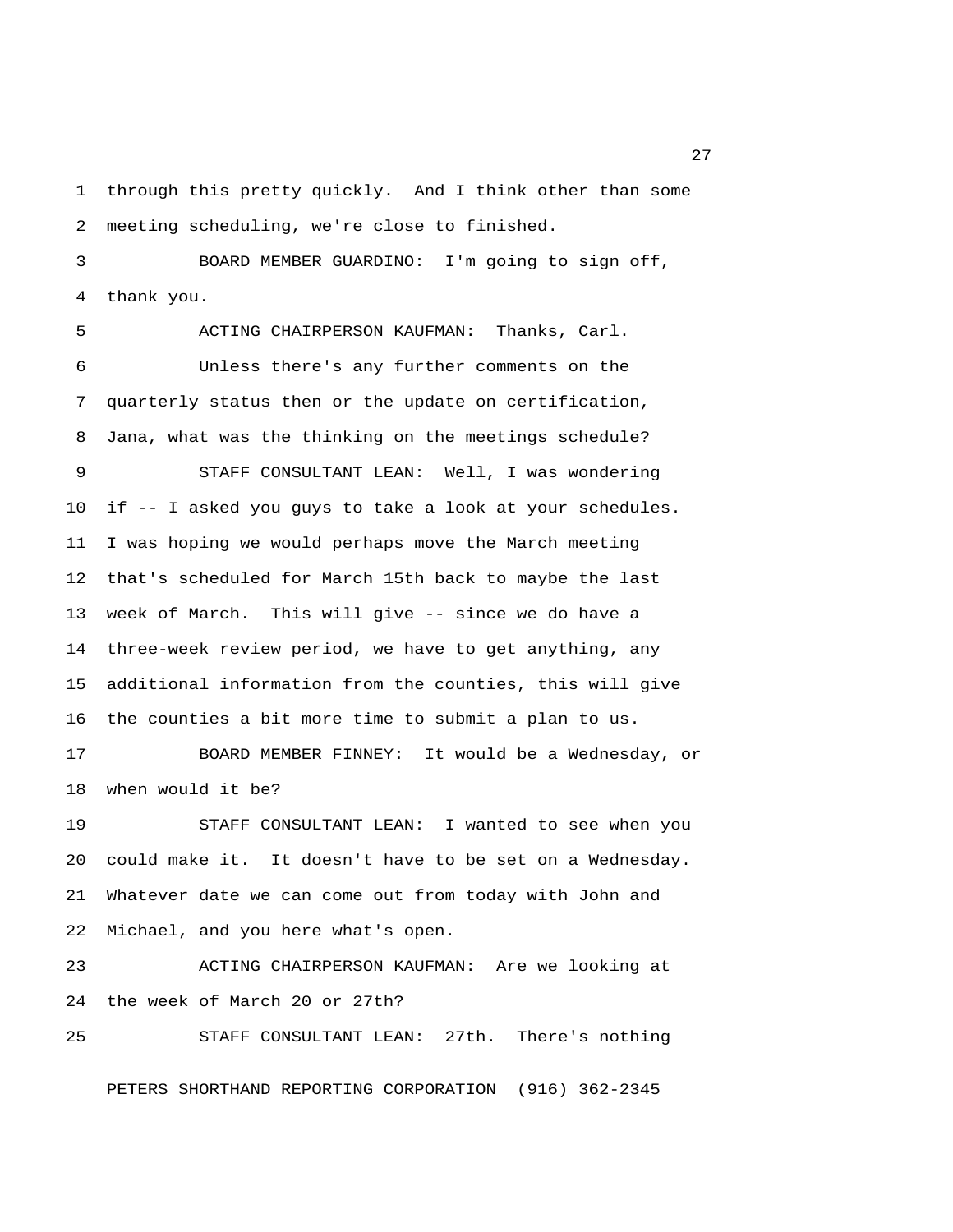1 scheduled for this room that week, so I was wondering -- 2 we're open.

 3 ACTING CHAIRPERSON KAUFMAN: Looks on my schedule 4 like Tuesday, Wednesday, Thursday.

 5 CHAIRPERSON PÉREZ: I'm free Monday and possibly 6 Tuesday. The rest of the week starting Tuesday evening 7 I'm in Washington, D.C.

 8 BOARD MEMBER FINNEY: I can do Tuesday the 28th 9 in the morning.

10 BOARD MEMBER BUSTAMANTE: Mr. Chair, since I'm 11 the only one who's up here in Sacramento, do you want to 12 maybe do the meeting in Los Angeles?

13 CHAIRPERSON PÉREZ: That would be phenomenal. 14 STAFF CONSULTANT LEAN: I was considering that. 15 And we have -- John Perez and I have talked about that. 16 For the March meeting since we do know so many are coming 17 forward, and most of them are Northern California 18 counties, I would think keep the March meeting here in 19 Sacramento. But for the April meeting, we can look into 20 moving the April date, the dates and location, down to 21 Los Angeles. Would that work for --

22 ACTING CHAIRPERSON KAUFMAN: Yeah. Let's do 23 that, pending some kind of guesswork about who's going to 24 be submitting, because I hate to inconvenience the 25 counties. But if it's all other things being equal, yeah.

PETERS SHORTHAND REPORTING CORPORATION (916) 362-2345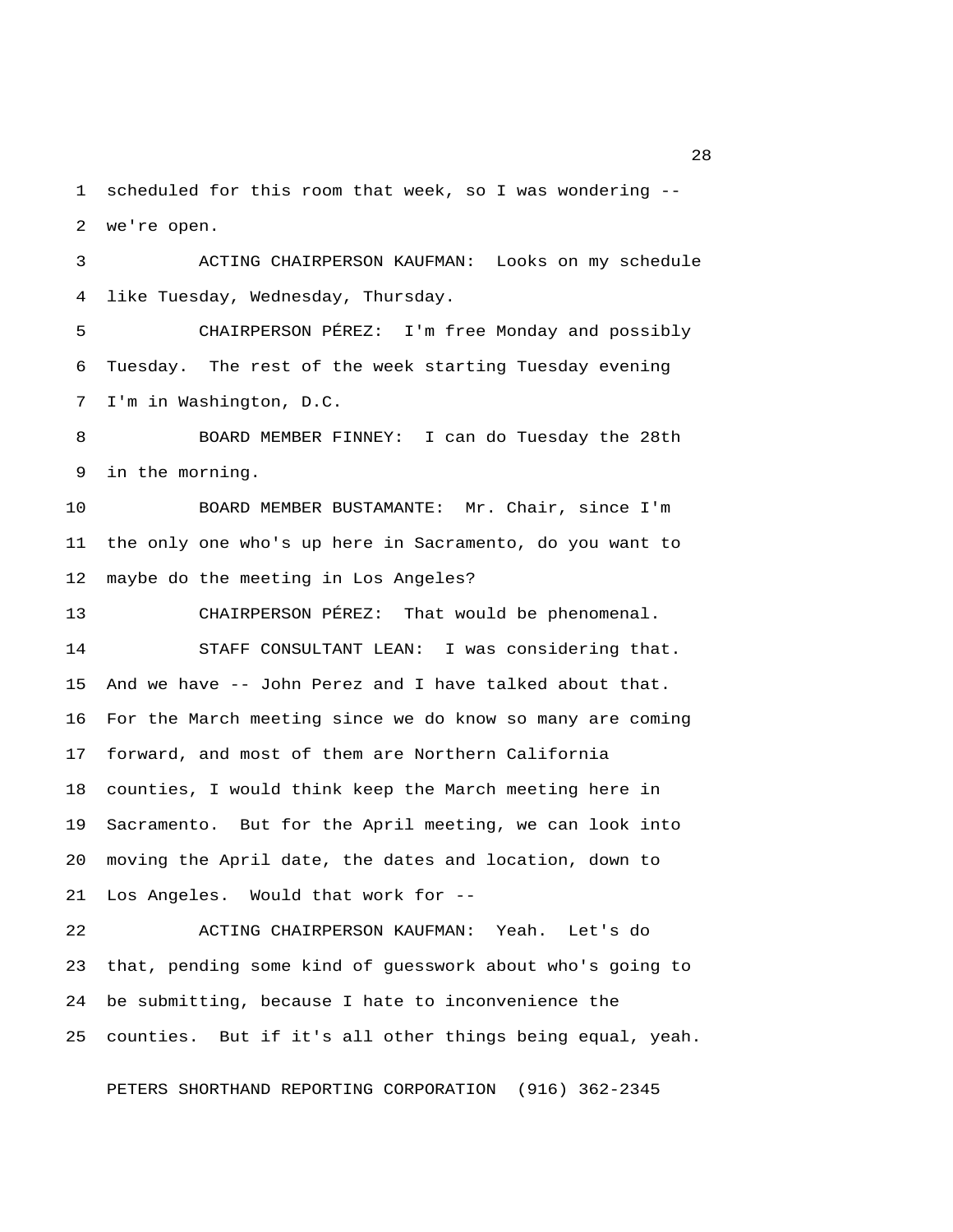1 STAFF CONSULTANT LEAN: We have to notice it ten 2 days out, so we'll know who we have. If they're all 3 Southern California counties, I'd say yes we'll scramble 4 and get a location. 5 BOARD MEMBER FINNEY: Tuesday morning works for 6 me. 7 CHAIRPERSON PÉREZ: Question for Mr. Finney. Is 8 there any possibility you can do Monday, the 27th? 9 BOARD MEMBER FINNEY: It's going to be very 10 difficult. 11 BOARD MEMBER BUSTAMANTE: I can do it. 12 BOARD MEMBER FINNEY: I can do late afternoon. I 13 have a lunch meeting I can't get out of in Los Angeles. 14 But I can call in, if necessary. If it goes late -- 15 STAFF CONSULTANT LEAN: As long as we have a 16 quorum. 17 ACTING CHAIRPERSON KAUFMAN: I can do the Monday 18 too. 19 CHAIRPERSON PÉREZ: It would just make it a 20 little easier for me. I wouldn't have to change my flight 21 to D.C. on Tuesday afternoon. 22 BOARD MEMBER FINNEY: Could we start earlier? 23 ACTING CHAIRPERSON KAUFMAN: If need be, we could 24 start at 10:00. 25 BOARD MEMBER FINNEY: 9:30 or 10:00.

PETERS SHORTHAND REPORTING CORPORATION (916) 362-2345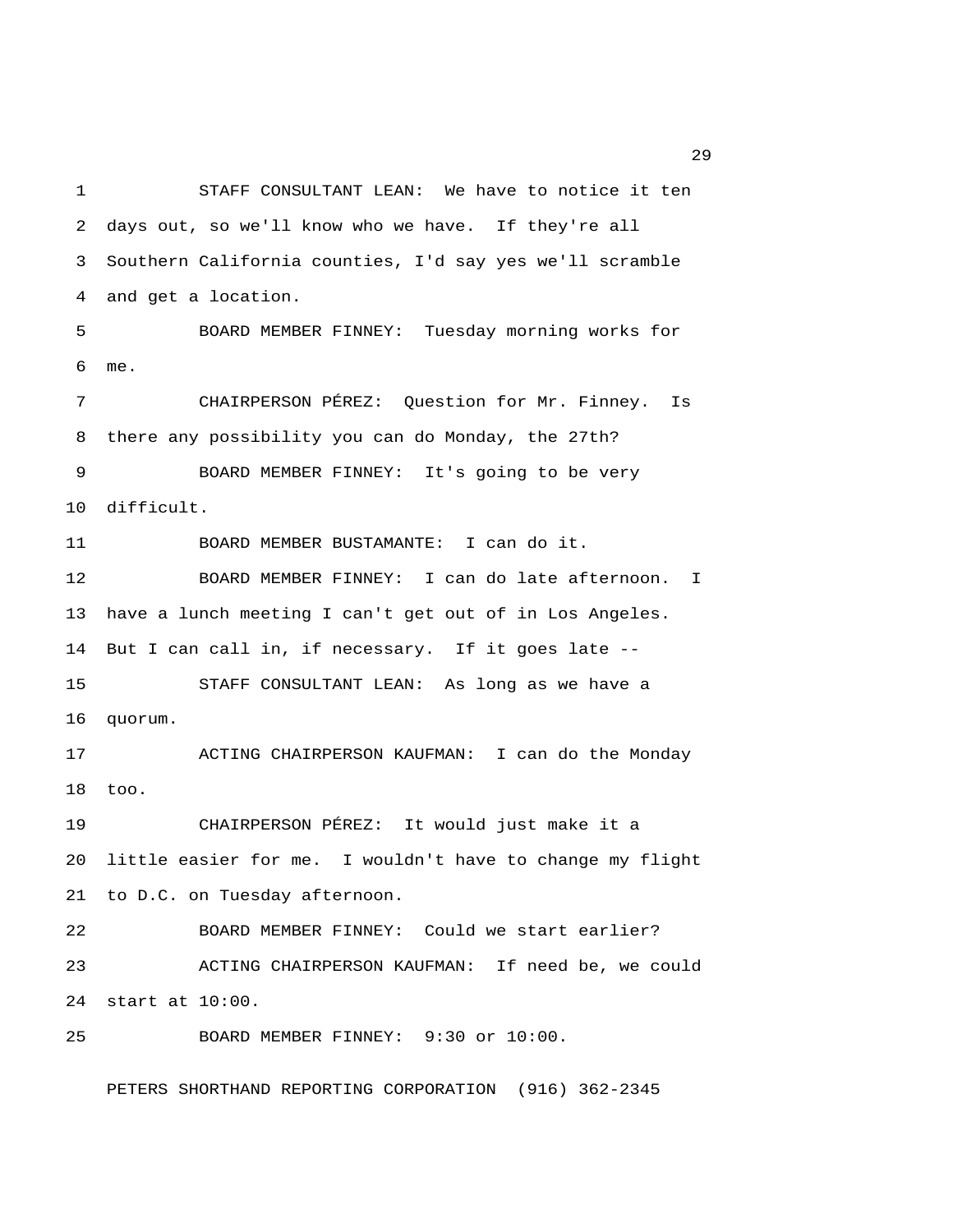1 ACTING CHAIRPERSON KAUFMAN: I think 9:30 is 2 going to be tough to get up here, but 10:00. 3 STAFF CONSULTANT LEAN: We can definitely move it 4 to 10:00. 5 BOARD MEMBER FINNEY: I was here this morning at 6 8:00. 7 ACTING CHAIRPERSON KAUFMAN: Good for you. 8 STAFF CONSULTANT LEAN: Sir, you weren't here in 9 the meeting. 10 BOARD MEMBER FINNEY: That's Busi's fault. 11 STAFF CONSULTANT LEAN: So do we have a consensus 12 on March 27th? 13 ACTING CHAIRPERSON KAUFMAN: Sounds like it. 14 STAFF CONSULTANT LEAN: I will go ahead and make 15 sure that the counties are aware of the change so they 16 know they have a little bit more time to submit plans. 17 BOARD MEMBER FINNEY: Can we do 10:00? Like Carl 18 wants to go off and -- 19 STAFF CONSULTANT LEAN: 10:00 a.m., March 27th is 20 our next VMB meeting. I'll discuss it over e-mail with 21 all of you when the April meeting would be. 22 ACTING CHAIRPERSON KAUFMAN: Okay. That sounds 23 fine. Okay. 24 Any other business, anybody? Okay. Well, then 25 with that, I will take a motion to adjourn. PETERS SHORTHAND REPORTING CORPORATION (916) 362-2345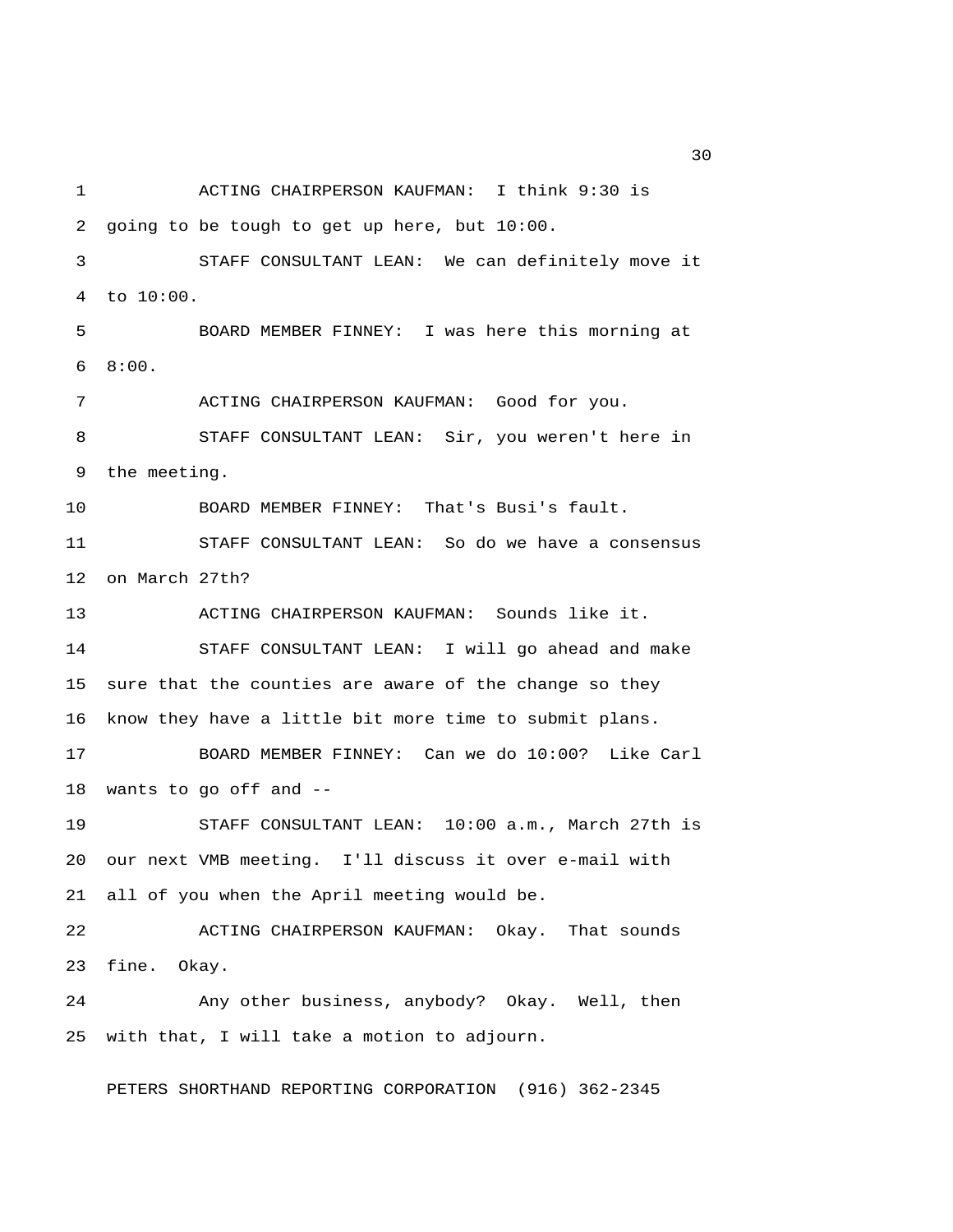1 CHAIRPERSON PÉREZ: So moved. 2 BOARD MEMBER BUSTAMANTE: Second. 3 ACTING CHAIRPERSON KAUFMAN: All in favor? 4 (Ayes) 5 ACTING CHAIRPERSON KAUFMAN: Thank you, 6 everybody. 7 (Thereupon the Voting Modernization 8 Board meeting adjourned at 11:20 a.m.)